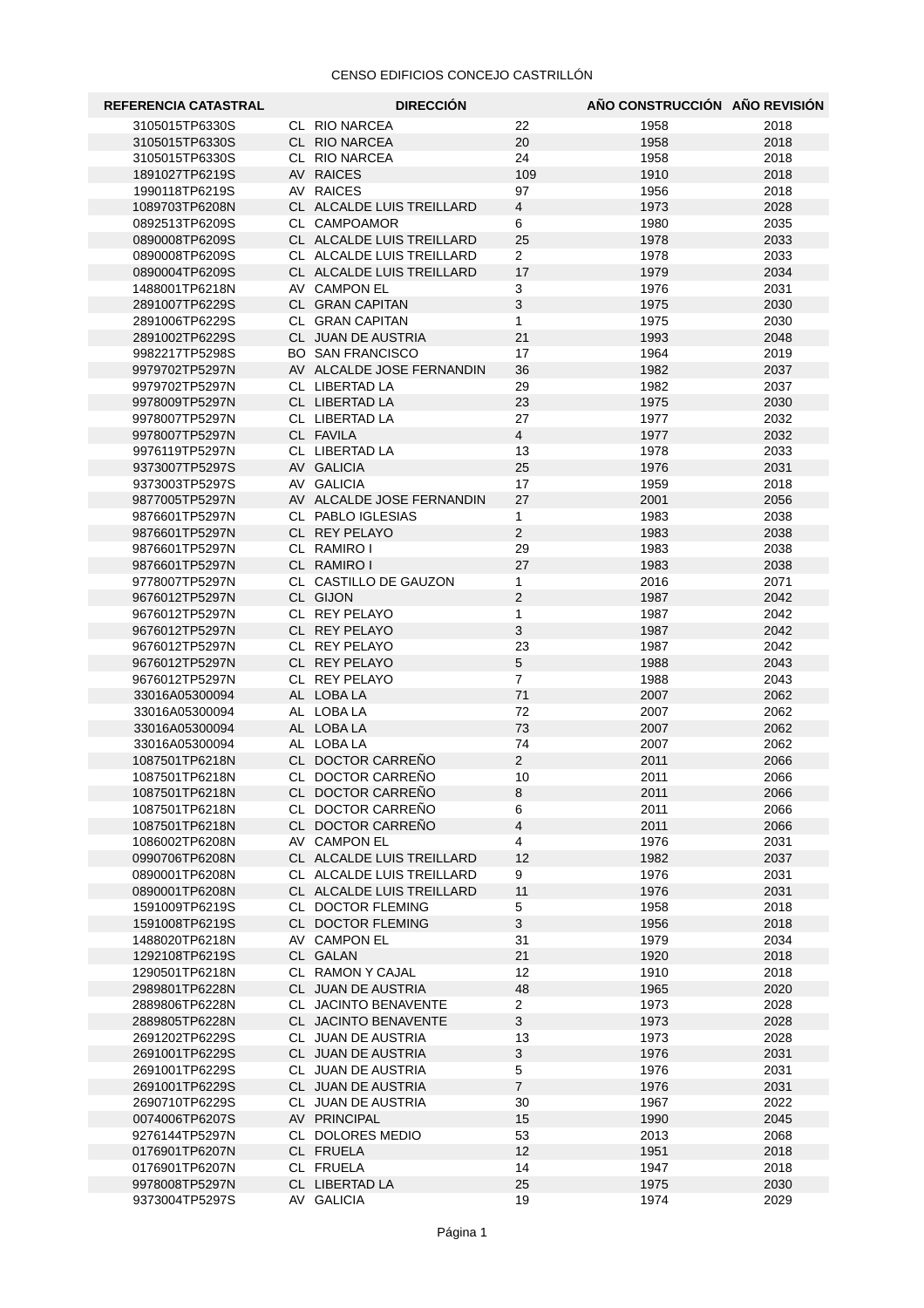| 9373004TP5297S                   | AV PRINCIPAL                 | 34                  | 1974         | 2029         |
|----------------------------------|------------------------------|---------------------|--------------|--------------|
| 0074004TP6207S                   | AV PRINCIPAL                 | 11                  | 2004         | 2059         |
|                                  | AV PRINCIPAL                 | $\boldsymbol{9}$    | 2004         | 2059         |
| 0074004TP6207S                   |                              |                     |              |              |
| 9974023TP5297S                   | AV PUENTE MARTIN             | $\mathbf{1}$        | 1993         | 2048         |
| 9974017TP5297S                   | CL ALFONSO I                 | 5                   | 1977         | 2032         |
|                                  |                              |                     |              |              |
| 9974017TP5297S                   | AV PRINCIPAL                 | 16                  | 1977         | 2032         |
| 9974008TP5297S                   | AV EYSINES                   | 26                  | 1885         | 2018         |
|                                  |                              |                     |              |              |
| 9875006TP5297N                   | CL PABLO IGLESIAS            | $\overline{2}$      | 2006         | 2061         |
| 9874003TP5297S                   | AV EYSINES                   | 14                  | 1983         | 2038         |
| 9874003TP5297S                   | CL ALFONSO I                 | $\overline{2}$      | 1983         | 2038         |
|                                  |                              |                     |              |              |
| 9874003TP5297S                   | CL ALFONSO I                 | $\overline{4}$      | 1983         | 2038         |
| 9874003TP5297S                   | AV PRINCIPAL                 | 18                  | 1983         | 2038         |
|                                  |                              |                     |              |              |
| 9776010TP5297N                   | CL RAMIRO I                  | 20                  | 1984         | 2039         |
| 9776010TP5297N                   | CL REY PELAYO                | $\overline{4}$      | 1984         | 2039         |
| 33016A03000004                   | CS BARGAÑAS, LAS             | 101                 | 1962         | 2018         |
|                                  |                              |                     |              |              |
| 33016A03212309                   | <b>CS LLANTERO</b>           | 201                 | 1959         | 2018         |
| F02304700TP52F                   | LG VEGARROZADAS              | 63                  | 1956         | 2018         |
|                                  |                              |                     |              |              |
| F02004900TP52F                   | LG VALBONIEL                 | 18                  | 1956         | 2018         |
| F02002100TP52F                   | LG VALBONIEL                 | 45                  | 1939         | 2018         |
| F02002100TP52F                   | LG VALBONIEL                 | 43                  | 1939         | 2018         |
|                                  |                              |                     |              |              |
| 7892702TP5279S                   | <b>CM BAHINAS</b>            | 11                  | 1972         | 2027         |
| 1997005TP6219N                   | CL LUIS HAUZEUR              | 17                  | 1995         | 2050         |
|                                  |                              |                     |              |              |
| 1997005TP6219N                   | CL LUIS HAUZEUR              | 19                  | 1995         | 2050         |
| 0989501TP6208N                   | AV SAN MARTIN                | $2^{\circ}$         | 1970         | 2025         |
|                                  | AV CAMPON EL                 | 35                  |              |              |
| 1889011TP6218N                   |                              |                     | 1978         | 2033         |
| 2690701TP6229S                   | CL JUAN DE AUSTRIA           | 12                  | 2001         | 2056         |
| 2690701TP6229S                   | CL JUAN DE AUSTRIA           | 14                  | 2001         | 2056         |
|                                  |                              |                     |              |              |
| 9976109TP5297N                   | AV ALCALDE JOSE FERNANDIN    | 18                  | 1979         | 2034         |
| 1482608TP6218S                   | CL PICO AGUDO                | $\mathbf{1}$        | 2001         | 2056         |
|                                  |                              |                     |              |              |
| 1482608TP6218S                   | CL TORRECERREDO              | 17                  | 2001         | 2056         |
| 8287001TP5288N                   | ED VIÑA DEL MAR              | $1\,$               | 1974         | 2029         |
|                                  | ED VIÑA DEL MAR              | $\overline{2}$      | 1974         | 2029         |
| 8287001TP5288N                   |                              |                     |              |              |
| 8287001TP5288N                   | ED VIÑA DEL MAR              | 3                   | 1974         | 2029         |
| 8287001TP5288N                   | ED VIÑA DEL MAR              | $\overline{4}$      | 1974         | 2029         |
|                                  |                              |                     |              |              |
| 7993008TP5279S                   | CL BELLAMAR                  | 20                  | 1900         | 2018         |
| 1092210TP6219S                   | CL HOTELES LOS               | 11                  | 1910         | 2018         |
| 0990704TP6209S                   |                              | 16                  |              | 2034         |
|                                  | CL ALCALDE LUIS TREILLARD    |                     | 1979         |              |
| 0990704TP6209S                   | CL ALCALDE LUIS TREILLARD    | $\mathbf{1}$        | 1979         | 2034         |
| 1796004TP6219N                   | CL PABLO LALOUX              | 15                  | 1972         | 2027         |
|                                  |                              |                     |              |              |
| 1495301TP6219S                   | CL PABLO LALOUX              | 10                  | 1967         | 2022         |
| 1488037TP6218N                   | CL PIÑOLE                    | 26                  | 1972         | 2027         |
| 1488037TP6218N                   | CL PIÑOLE                    | 28                  |              |              |
|                                  |                              |                     |              |              |
|                                  |                              |                     | 1972         | 2027         |
|                                  |                              | $\overline{2}$      |              |              |
| 1488037TP6218N                   | CL PIÑOLE                    |                     | 1972         | 2027         |
| 1292612TP6219S                   | CL FRUCTUOSO ALVAREZ         | 2                   | 2006         | 2061         |
| 1291017TP6219S                   | CL ANTONIO ALVAREZ GALAN     | 11                  | 1949         | 2018         |
|                                  | CL FRANCISCO PIZARRO         |                     |              |              |
| 2989810TP6228N                   |                              | 10                  | 1980         | 2035         |
| 2989810TP6228N                   | CL FRANCISCO PIZARRO         | $\mathbf 1$         | 1980         | 2035         |
| 2989806TP6228N                   | CL HERNAN CORTES             | 3                   | 1968         | 2023         |
|                                  |                              |                     |              |              |
| 2889804TP6228N                   | CL HERNAN CORTES             | 8                   | 1975         | 2030         |
| 2889804TP6228N                   | CL HERNAN CORTES             | 10                  | 1975         | 2030         |
| 0084303TP6208S                   |                              |                     |              |              |
|                                  | LG PRADO DEL VALLE           | 10                  | 1968         | 2023         |
| 9778102TP5297N                   | CL REY PELAYO                | 28                  | 2002         | 2057         |
| 9980701TP5297N                   | AV ALCALDE JOSE FERNANDIN    | 40                  | 1985         | 2040         |
|                                  |                              |                     |              |              |
| 9980701TP5297N                   | AV ALCALDE JOSE FERNANDIN    | 42                  | 1985         | 2040         |
| 9980701TP5297N                   | AV ALCALDE JOSE FERNANDIN    | 44                  | 1985         | 2040         |
|                                  |                              |                     |              |              |
| 9980701TP5297N                   | AV ALCALDE JOSE FERNANDIN    | 46                  | 1985         | 2040         |
| 9979701TP5297N                   | AV ALCALDE JOSE FERNANDIN    | 34                  | 1979         | 2034         |
| 9979701TP5297N                   | AV ALCALDE JOSE FERNANDIN    | 26                  | 1979         | 2034         |
|                                  |                              |                     |              |              |
| 9979701TP5297N                   | AV ALCALDE JOSE FERNANDIN    | 37                  | 1979         | 2034         |
| 9979701TP5297N                   | AV ALCALDE JOSE FERNANDIN    | 28                  | 1979         | 2034         |
|                                  |                              |                     |              |              |
| 9979701TP5297N                   | CL FAVILA                    | $\mathbf{1}$        | 1979         | 2034         |
| 9474011TP5297S                   | AV GALICIA                   | 20                  | 1997         | 2052         |
| 9373001TP5297S                   | AV GALICIA                   |                     |              |              |
|                                  |                              | 13                  | 1976         | 2031         |
| 0074003TP6207S                   | AV PRINCIPAL                 | 7                   | 1979         | 2034         |
| 9975314TP5297S                   | AV ALCALDE JOSE FERNANDIN    | $\overline{c}$      | 1976         | 2031         |
|                                  |                              |                     |              |              |
| 9975311TP5297N                   | CL ALFONSO III               | $\overline{2}$      | 1975         | 2030         |
| 9975310TP5297N<br>9874002TP5297S | CL ALFONSO III<br>AV EYSINES | $\overline{4}$<br>6 | 1930<br>1972 | 2018<br>2027 |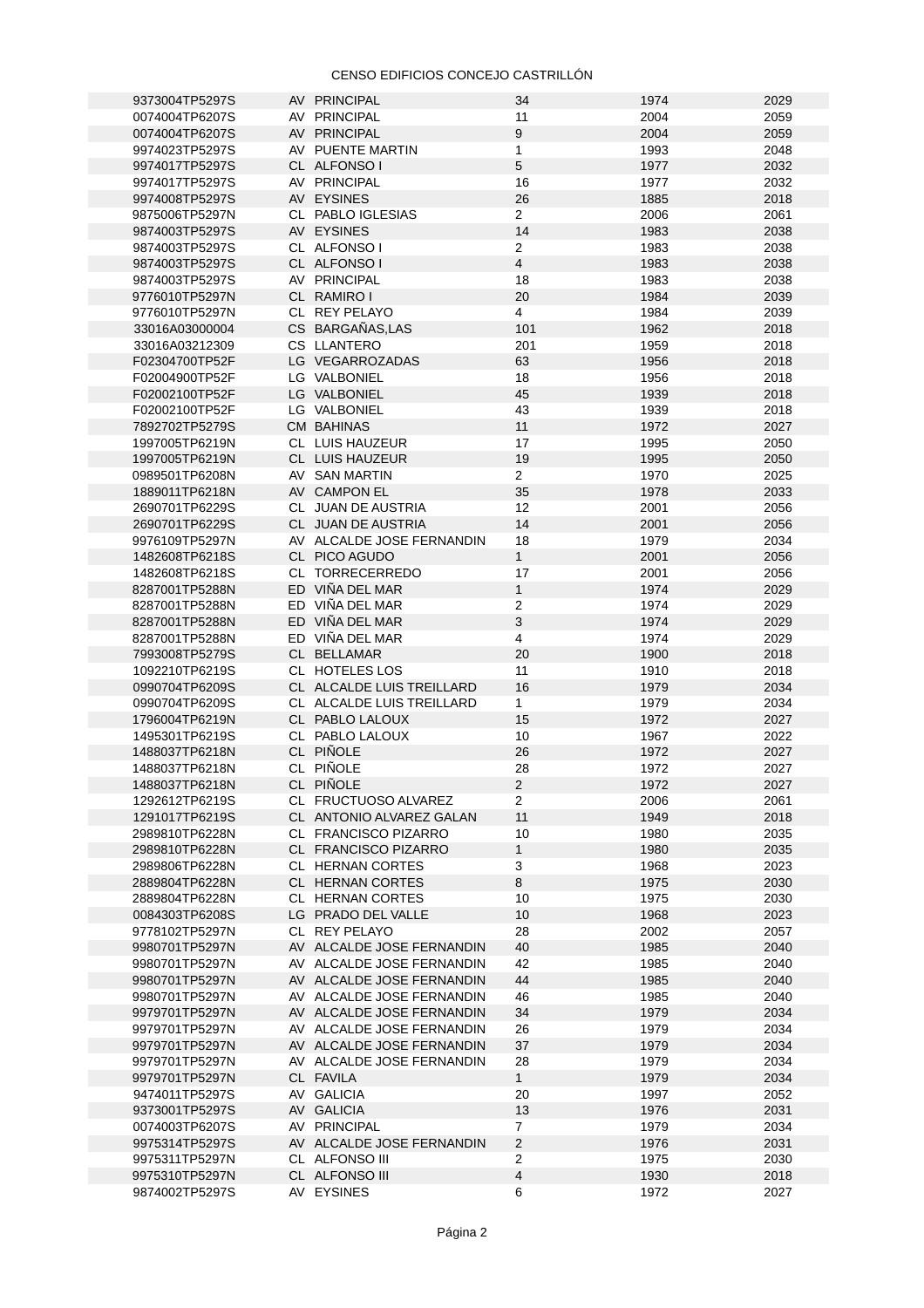| 9874002TP5297S                   | AV PRINCIPAL                             | 22              | 1972         | 2027         |
|----------------------------------|------------------------------------------|-----------------|--------------|--------------|
| 9874002TP5297S                   | AV PRINCIPAL                             | 20              | 1972         | 2027         |
|                                  |                                          | 8               | 1972         | 2027         |
| 9874002TP5297S                   | AV EYSINES                               |                 |              |              |
| 9874002TP5297S                   | AV EYSINES                               | 12              | 1972         | 2027         |
| 9874002TP5297S                   | AV EYSINES                               | 10              | 1972         | 2027         |
|                                  |                                          |                 |              |              |
| 9778006TP5297N                   | CL CASTILLO DE GAUZON                    | 3               | 1988         | 2043         |
| 9474016TP5297S                   | CL GIJON                                 | 19              | 1982         | 2037         |
|                                  |                                          |                 |              |              |
| G00503100TP52F                   | LG CASTRO EL                             | 118             | 1947         | 2018         |
| B01604700TP52H                   | LG SAN ADRIANO                           | 100             | 1990         | 2045         |
|                                  |                                          | 12              | 1859         | 2018         |
| F01301200TP62G                   | AL NAVALON-S MARTIN LASPRA               |                 |              |              |
| G00801300TP62F                   | LG LLORDAL EL                            | 13              | 1885         | 2018         |
| 7690904TP5279S                   | <b>CM BAHINAS</b>                        | 5               | 1984         | 2039         |
|                                  |                                          |                 |              |              |
| 0990703TP6209S                   | CL ALCALDE LUIS TREILLARD                | 18              | 1974         | 2029         |
| 0990115TP6208N                   | CL DOCTOR VILLALAIN                      | $\overline{2}$  | 1900         | 2018         |
|                                  |                                          | 13              | 1975         | 2030         |
| 1796002TP6219N                   | CL PABLO LALOUX                          |                 |              |              |
| 1796001TP6219N                   | CL PABLO LALOUX                          | 12              | 1973         | 2028         |
| 1488013TP6218N                   | AV CAMPON EL                             | 9               | 1974         | 2029         |
|                                  |                                          |                 |              |              |
| 1488013TP6218N                   | AV CAMPON EL                             | 11              | 1973         | 2028         |
| 1488013TP6218N                   | AV CAMPON EL                             | 13              | 1972         | 2027         |
|                                  |                                          |                 |              |              |
| 1593020TP6219S                   | CL COLONIA LA                            | 3               | 1963         | 2018         |
| 1593020TP6219S                   | CL COLONIA LA                            | $5\phantom{.0}$ | 1963         | 2018         |
| 1593019TP6219S                   | CL COLONIA LA                            | 9               | 1960         | 2018         |
|                                  |                                          |                 |              |              |
| 1593019TP6219S                   | CL COLONIA LA                            | $\overline{7}$  | 1960         | 2018         |
| 2991409TP6229S                   | CL GRAN CAPITAN                          | 8               | 1970         | 2025         |
|                                  |                                          |                 |              |              |
| 2991409TP6229S                   | CL GRAN CAPITAN                          | 6               | 1970         | 2025         |
| 2991409TP6229S                   | CL GRAN CAPITAN                          | $\overline{4}$  | 1970         | 2025         |
|                                  |                                          |                 |              |              |
| 9982214TP5298S                   | <b>BO SAN FRANCISCO</b>                  | 14              | 1960         | 2018         |
| 9975701TP5297S                   | AV ALCALDE JOSE FERNANDIN                | $\mathbf{1}$    | 1996         | 2051         |
| 9975701TP5297S                   | AV EYSINES                               | 17              | 1996         | 2051         |
|                                  |                                          |                 |              |              |
| 9276111TP5297N                   | CL JUAN SIN TIERRA                       | 16              | 2000         | 2055         |
| 9276111TP5297N                   | CL JUAN SIN TIERRA                       | 14              | 2000         | 2055         |
|                                  |                                          |                 |              |              |
| 9276111TP5297N                   | CL JUAN SIN TIERRA                       | 12              | 2000         | 2055         |
| 9276111TP5297N                   | CL JUAN SIN TIERRA                       | 10              | 2000         | 2055         |
|                                  |                                          |                 |              |              |
| 9276111TP5297N                   | CL JUAN SIN TIERRA                       | 8               | 2000         | 2055         |
| 9276111TP5297N                   | CL JUAN SIN TIERRA                       | $\,6\,$         | 2000         | 2055         |
|                                  |                                          | 4               |              | 2055         |
| 9276111TP5297N                   | CL JUAN SIN TIERRA                       |                 | 2000         |              |
| 9276111TP5297N                   | CL JUAN SIN TIERRA                       | $\overline{2}$  | 2000         | 2055         |
| 9974019TP5297S                   | AV PRINCIPAL                             | 12              | 1973         | 2028         |
|                                  |                                          |                 |              |              |
| 9974018TP5297S                   | AV PRINCIPAL                             | 14              | 1977         | 2032         |
| 9677504TP5297N                   | CL REY PELAYO                            | 16              | 2006         | 2061         |
|                                  |                                          |                 |              |              |
| 9677504TP5297N                   | CL REY PELAYO                            | 24              | 2006         | 2061         |
| F02315500TP52F                   | LG VEGARROZADAS                          | 108             | 1993         | 2048         |
|                                  |                                          |                 |              |              |
| H00210000TP52H                   | LG ARCO EL                               | 136             | 2004         | 2059         |
| H00210000TP52H                   | LG ARCO EL                               | 134             | 2004         | 2059         |
| H00210000TP52H                   | LG ARCO EL                               | 132             | 2004         | 2059         |
|                                  |                                          |                 |              |              |
| F02307300TP52F                   | LG VEGARROZADAS                          | 120             | 1980         | 2035         |
| F02300800TP52F                   | LG VEGARROZADAS                          | 14              | 1950         | 2018         |
|                                  |                                          |                 |              |              |
| H00402800TP52H                   | LG PUERTO EL                             | 11              | 1920         | 2018         |
| H00201700TP52H                   | LG LLONGUERA LA                          | 32              | 1900         | 2018         |
| B00600400TP52H                   | CS CALAMON                               | 332             | 1924         | 2018         |
|                                  |                                          |                 |              |              |
| G00300900TP52F                   | LG BRAÑA LA                              | 34              | 1850         | 2018         |
| 2591401TP6229S                   | CL ANTONIO MACHADO                       | 5               | 1982         | 2037         |
|                                  |                                          |                 |              |              |
| 0074008TP5297S                   | AV PRINCIPAL                             | 19              | 1991         | 2046         |
| 0074007TP5297S                   | AV PRINCIPAL                             | 17              | 1986         | 2041         |
| 9877010TP5297N                   | CL RAMIRO I                              | $\overline{4}$  | 1976         | 2031         |
|                                  |                                          |                 |              |              |
| 9877010TP5297N                   | CL CASTILLO DE GAUZON                    | 4               | 1976         | 2031         |
| 9877010TP5297N                   | CL RAMIRO I                              | 6               | 1976         | 2031         |
|                                  |                                          |                 |              |              |
| 9877010TP5297N                   | CL RAMIRO I                              | 8               | 1976         | 2031         |
| 9877010TP5297N                   | CL CASTILLO DE GAUZON                    | 2               | 1976         | 2031         |
|                                  | CL PEÑA UBIÑA                            |                 |              |              |
| 1482606TP6218S                   |                                          | 4               | 2002         | 2057         |
|                                  |                                          |                 |              |              |
| 1482605TP6218S                   | CL PEÑA UBIÑA                            | $2^{\circ}$     | 2002         | 2057         |
|                                  |                                          |                 |              |              |
| 1482601TP6218S                   | CL PEÑA UBIÑA                            | 12              | 2003         | 2058         |
| 1482601TP6218S                   | CL PICO AGUDO                            | $\mathbf{3}$    | 2003         | 2058         |
|                                  |                                          |                 |              |              |
| 1482601TP6218S                   | CL PEÑA UBIÑA                            | 10              | 2003         | 2058         |
| 1482601TP6218S                   | CL PEÑA UBIÑA                            | $\bf 8$         | 2003         | 2058         |
| 2691203TP6229S                   | CL JUAN DE AUSTRIA                       | 15              | 1973         | 2028         |
|                                  |                                          |                 |              |              |
| 9976105TP5297N<br>9976105TP5297N | CL PRIMERO DE MAYO<br>CL PRIMERO DE MAYO | 6<br>8          | 1970<br>1970 | 2025<br>2025 |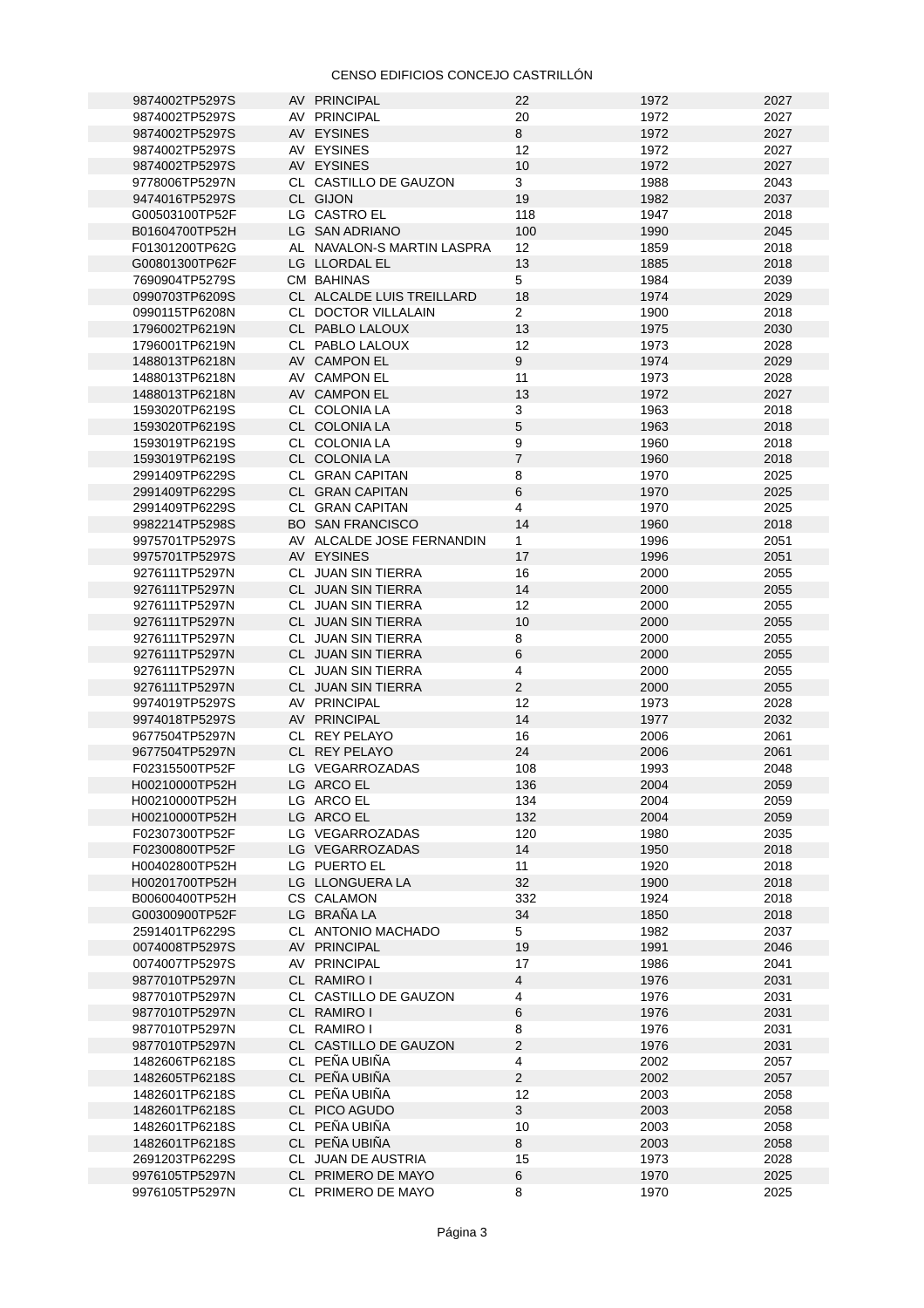| 7687004TP5279S | CL BELLAMAR               | 17             | 1920 | 2018 |
|----------------|---------------------------|----------------|------|------|
|                |                           |                |      |      |
| 1997009TP6219N | CL LUIS HAUZEUR           | 21             | 2012 | 2067 |
| 9776012TP5297N | CL ACEBO EL               | 5              | 2010 | 2065 |
| 9776012TP5297N | CL ACEBO EL               | $\overline{7}$ | 2010 | 2065 |
| H00102400TP52H | LG ARANCES                | 76             | 1880 | 2018 |
| I00200500TP52F | CS BARGAÑAS.LAS           | 5              | 1896 | 2018 |
|                |                           | $\overline{2}$ |      |      |
| I00100200TP52F | CS BANDA LA               |                | 1959 | 2018 |
| H00102900TP52H | LG ARANCES                | 14             | 1962 | 2018 |
| 7993005TP5279S | CL BELLAMAR               | 10             | 1966 | 2021 |
| 7993005TP5279S | CL BELLAMAR               | 12             | 1966 | 2021 |
| 7988905TP5278N | AV FEDERICO FDEZ TRAPA    | 23             | 2001 | 2056 |
|                |                           | 5              | 2006 | 2061 |
| 1488003TP6218N | AV CAMPON EL              |                |      |      |
| 1488602TP6218N | AV CAMPON EL              | 17             | 2004 | 2059 |
| 1488602TP6218N | AV CAMPON EL              | 19             | 2004 | 2059 |
| 1488601TP6218N | AV CAMPON EL              | 15             | 2002 | 2057 |
| 1488004TP6218N | AV CAMPON EL              | $\overline{7}$ | 2004 | 2059 |
| 1089704TP6218N | CL TORNER                 | 6              | 1996 | 2051 |
|                |                           |                |      |      |
| 1089704TP6218N | CL TORNER                 | $\overline{7}$ | 1996 | 2051 |
| 1089704TP6218N | CL TORNER                 | 8              | 1996 | 2051 |
| 0890007TP6209S | CL ALCALDE LUIS TREILLARD | 23             | 1988 | 2043 |
| 2891008TP6229S | CL JUAN DE AUSTRIA        | 19             | 1993 | 2048 |
| 2792004TP6229S | CL ANTONIO MACHADO        | 13             | 2001 | 2056 |
|                |                           |                |      |      |
| 2891001TP6229S | CL ANTONIO MACHADO        | $\overline{2}$ | 2002 | 2057 |
| 2891001TP6229S | CL ANTONIO MACHADO        | $\overline{4}$ | 2002 | 2057 |
| 2891001TP6229S | CL ANTONIO MACHADO        | 6              | 2002 | 2057 |
| 2891001TP6229S | CL ANTONIO MACHADO        | 8              | 2002 | 2057 |
| 2792003TP6229S | CL ANTONIO MACHADO        | 11             | 2001 | 2056 |
|                |                           | $\overline{4}$ | 2006 | 2061 |
| 2790405TP6228N | CL JACINTO BENAVENTE      |                |      |      |
| 2690713TP6229S | CL JUAN DE AUSTRIA        | 40             | 2005 | 2060 |
| 9985218TP5298S | CL RAFAEL ALBERTI         | 51             | 1992 | 2047 |
| 9985201TP5298N | CL VALDIELLAS             | 24             | 1993 | 2048 |
| 9985201TP5298N | CL VALDIELLAS             | 26             | 1993 | 2048 |
| 9985201TP5298N | CL VALDIELLAS             | 23             | 1993 | 2048 |
|                |                           |                |      |      |
| 9985201TP5298N | CL VALDIELLAS             | 25             | 1993 | 2048 |
| 9985201TP5298N | CL VALDIELLAS             | 20             | 1993 | 2048 |
| 9985201TP5298N | CL VALDIELLAS             | 22             | 1993 | 2048 |
| 9985201TP5298N | CL VALDIELLAS             | 19             | 1993 | 2048 |
| 9985201TP5298N | CL VALDIELLAS             | 21             | 1993 | 2048 |
|                |                           |                |      |      |
| 9985201TP5298N | CL VALDIELLAS             | 16             | 1993 | 2048 |
| 9985201TP5298N | CL VALDIELLAS             | 18             | 1993 | 2048 |
| 9985201TP5298N | CL VALDIELLAS             | 15             | 1993 | 2048 |
| 9985201TP5298N | CL VALDIELLAS             | 17             | 1993 | 2048 |
| 9985201TP5298N | CL VALDIELLAS             | 12             | 1993 | 2048 |
|                |                           |                |      |      |
| 9985201TP5298N | CL VALDIELLAS             | 14             | 1993 | 2048 |
| 9875012TP5297S | CL ORDOÑO I               | 3              | 2005 | 2060 |
| 9875012TP5297S | CL ORDOÑO I               | 5              | 2005 | 2060 |
| 9875012TP5297S | CL ORDOÑO I               | $\overline{7}$ | 2005 | 2060 |
| 9276116TP5297N | CL MURIAS LAS             | 39             | 1996 | 2051 |
| 9276116TP5297N | CL MURIAS LAS             | 37             | 1996 | 2051 |
|                |                           |                |      |      |
| 9276116TP5297N | CL MURIAS LAS             | 41             | 1996 | 2051 |
| 9276116TP5297N | CL MURIAS LAS             | 43             | 1996 | 2051 |
| 9276116TP5297N | CL MURIAS LAS             | 45             | 1996 | 2051 |
| 9276114TP5297N | CL MURIAS LAS             | 9              | 1994 | 2049 |
| 9276114TP5297N | CL MURIAS LAS             | 11             | 1994 | 2049 |
| 9276114TP5297N | CL MURIAS LAS             | 13             | 1994 | 2049 |
|                |                           |                |      |      |
| 9276114TP5297N | CL MURIAS LAS             | 15             | 1994 | 2049 |
| 9276114TP5297N | CL MURIAS LAS             | 17             | 1994 | 2049 |
| 9276114TP5297N | CL MURIAS LAS             | 19             | 1994 | 2049 |
| 9276114TP5297N | CL MURIAS LAS             | 21             | 1994 | 2049 |
| 9276114TP5297N | CL MURIAS LAS             | 23             | 1994 | 2049 |
|                |                           |                |      |      |
| 9276114TP5297N | CL MURIAS LAS             | 25             | 1994 | 2049 |
| 9276114TP5297N | CL MURIAS LAS             | 27             | 1994 | 2049 |
| 9276114TP5297N | CL MURIAS LAS             | 29             | 1994 | 2049 |
| 9276114TP5297N | CL MURIAS LAS             | 31             | 1994 | 2049 |
| 9276114TP5297N | CL MURIAS LAS             | 33             | 1994 | 2049 |
| 9276115TP5297N | CL MURIAS LAS             | 35             | 1995 | 2050 |
|                |                           |                |      |      |
| 9276119TP5297N | CL REY SILO               | 11             | 2001 | 2056 |
| 9276119TP5297N | CL REY SILO               | 13             | 2001 | 2056 |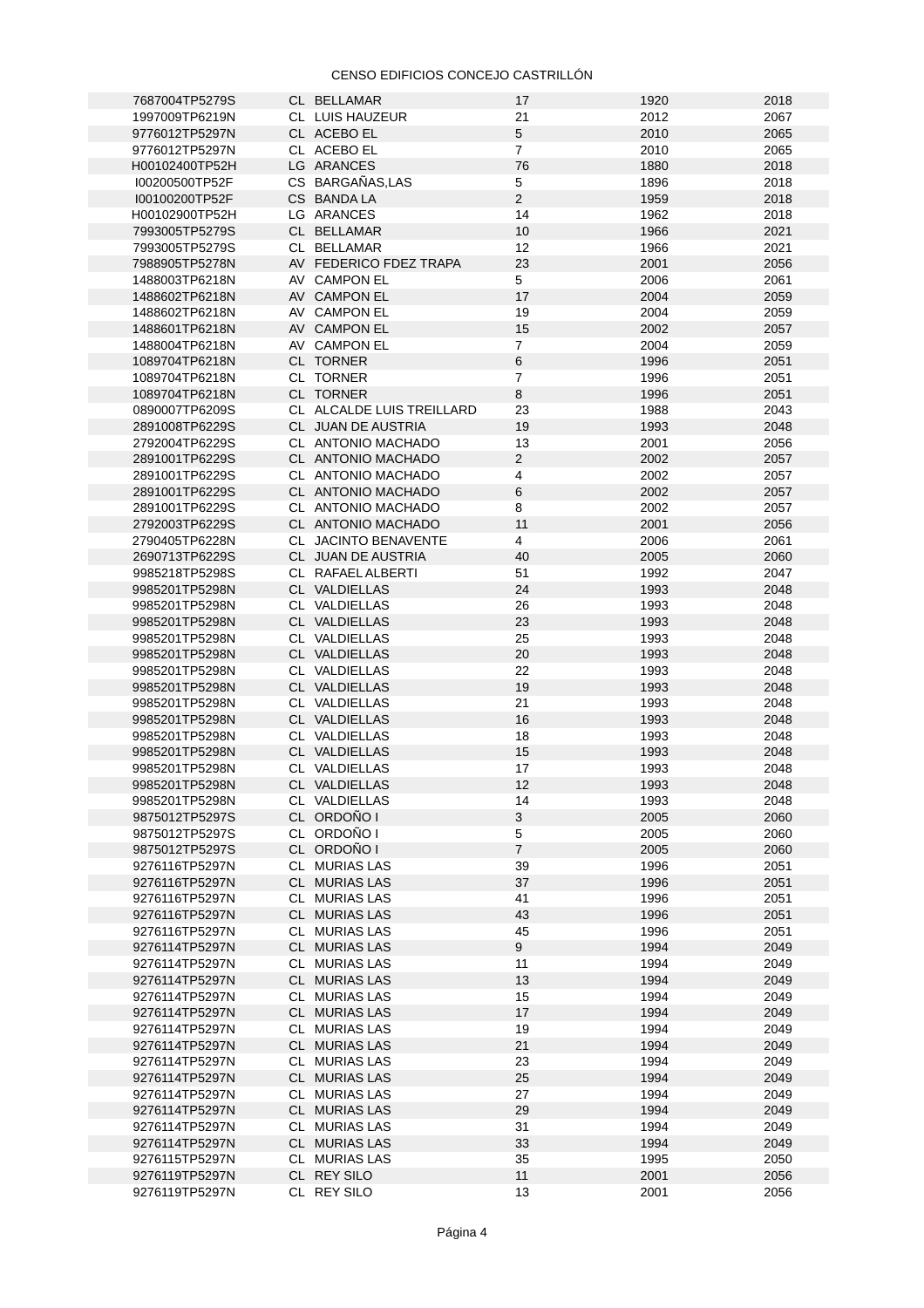| 9276119TP5297N                   | CL REY SILO                                  | 15                  | 2001         | 2056         |
|----------------------------------|----------------------------------------------|---------------------|--------------|--------------|
| 9276119TP5297N                   | CL REY SILO                                  | 17                  | 2001         | 2056         |
| 9276119TP5297N                   | CL REY SILO                                  | 19                  | 2001         | 2056         |
| 9276119TP5297N                   | CL REY SILO                                  | 21                  | 2001         | 2056         |
|                                  |                                              |                     |              |              |
| 9276117TP5297N                   | CL MURIAS LAS                                | 57                  | 2000         | 2055         |
| 9276117TP5297N                   | CL MURIAS LAS                                | 61                  | 2000         | 2055         |
| 9276117TP5297N                   | CL MURIAS LAS                                | 63                  | 2000         | 2055         |
|                                  |                                              |                     |              |              |
| 9276117TP5297N                   | CL MURIAS LAS                                | 65                  | 2000         | 2055         |
| 9276117TP5297N                   | CL MURIAS LAS                                | 67                  | 2000         | 2055         |
| 9474010TP5297S                   | AV GALICIA                                   | 18                  | 1999         | 2054         |
|                                  |                                              |                     |              |              |
| 9373008TP5297S                   | AV GALICIA                                   | 27                  | 1997         | 2052         |
| 9276112TP5297N                   | CL REY SILO                                  | 9                   | 2004         | 2059         |
| 9276112TP5297N                   | CL REY SILO                                  | $\overline{7}$      | 2004         | 2059         |
|                                  |                                              |                     |              |              |
| 9276112TP5297N                   | CL REY SILO                                  | 5                   | 2004         | 2059         |
| 9276112TP5297N                   | CL REY SILO                                  | $\mathsf{3}$        | 2004         | 2059         |
| 9276112TP5297N                   | CL REY SILO                                  | $\mathbf{1}$        | 2004         | 2059         |
|                                  |                                              | $\overline{5}$      | 2004         | 2059         |
| 9276112TP5297N                   | CL JUAN SIN TIERRA                           |                     |              |              |
| 9276112TP5297N                   | CL JUAN SIN TIERRA                           | $\mathbf{3}$        | 2004         | 2059         |
| 9276112TP5297N                   | CL JUAN SIN TIERRA                           | $\mathbf{1}$        | 2004         | 2059         |
| 9276112TP5297N                   | CL MURIAS LAS                                | 71                  | 2004         | 2059         |
|                                  |                                              |                     |              |              |
| 9276112TP5297N                   | CL MURIAS LAS                                | 69                  | 2004         | 2059         |
| 9276106TP5297N                   | CL MURIAS LAS                                | 49                  | 1998         | 2053         |
| 9276106TP5297N                   | CL MURIAS LAS                                | 51                  | 1998         | 2053         |
|                                  |                                              |                     |              |              |
| 9276106TP5297N                   | CL MURIAS LAS                                | 53                  | 1998         | 2053         |
| 9276104TP5297N                   | CL MURIAS LAS                                | $\mathbf{1}$        | 2002         | 2057         |
| 9276104TP5297N                   | CL MURIAS LAS                                | 3                   | 2002         | 2057         |
|                                  |                                              |                     |              |              |
| 9276104TP5297N                   | CL MURIAS LAS                                | $\mathbf 5$         | 2002         | 2057         |
| 9276104TP5297N                   | CL MURIAS LAS                                | $\overline{7}$      | 2002         | 2057         |
| 9276104TP5297N                   | CL DOLORES MEDIO                             | $\mathbf{1}$        | 2002         | 2057         |
|                                  |                                              |                     |              |              |
| 9276104TP5297N                   | CL DOLORES MEDIO                             | 3                   | 2002         | 2057         |
| 9276104TP5297N                   | CL DOLORES MEDIO                             | $\overline{5}$      | 2002         | 2057         |
| 9276104TP5297N                   | CL DOLORES MEDIO                             | $\overline{7}$      | 2002         | 2057         |
|                                  |                                              |                     |              |              |
| 9276104TP5297N                   | CL DOLORES MEDIO                             | $9\,$               | 2002         | 2057         |
| 9276104TP5297N                   | CL DOLORES MEDIO                             | 11                  | 2002         | 2057         |
| 9276104TP5297N                   | CL DOLORES MEDIO                             | 13                  | 2002         | 2057         |
|                                  |                                              |                     | 2002         | 2057         |
| 9276104TP5297N                   | CL DOLORES MEDIO                             | 15                  |              |              |
| 9276104TP5297N                   | CL DOLORES MEDIO                             | 17                  | 2002         | 2057         |
| 9276104TP5297N                   | CL DOLORES MEDIO                             | 19                  | 2002         | 2057         |
| 9276104TP5297N                   | CL DOLORES MEDIO                             | 21                  | 2002         | 2057         |
|                                  |                                              |                     |              |              |
| 9276104TP5297N                   | CL DOLORES MEDIO                             | 23                  | 2002         | 2057         |
| 0074019TP6207N                   | AV PRINCIPAL                                 | $\mathbf{1}$        | 2005         | 2060         |
| 9974025TP5297S                   | AV PRINCIPAL                                 | 10                  | 2002         | 2057         |
|                                  |                                              |                     |              |              |
| 9877011TP5297N                   | AV ALCALDE JOSE FERNANDIN                    | 23                  | 1973         | 2028         |
| 9876606TP5297N                   | AV ALCALDE JOSE FERNANDIN                    | 17                  | 1994         | 2049         |
| 9779306TP5298S                   | CL REY PELAYO                                | 29                  | 1994         | 2049         |
| 9779303TP5297N                   |                                              |                     |              |              |
|                                  | CL REY PELAYO                                | 25                  | 2003         | 2058         |
| 9776006TP5297N                   | CL RAMIRO I                                  | 18                  | 1982         | 2037         |
| 9677503TP5297N                   | CL REY PELAYO                                | 14                  | 2002         | 2057         |
| 9474012TP5297S                   | CL XANA LA                                   | $\overline{4}$      | 1996         | 2051         |
|                                  |                                              |                     |              |              |
| H00104800TP52H                   | LG ARANCES                                   | 48                  | 2002         | 2057         |
| 9779309TP5298S                   | AV MAR DEL                                   | $\overline{7}$      | 1960         | 2018         |
| 1482604TP6218S                   | CL PEÑA UBIÑA                                | 6                   | 2002         | 2057         |
|                                  |                                              |                     |              |              |
| 1482603TP6218S                   | CL TORRECERREDO                              | 13                  | 2001         | 2056         |
| 1481003TP6218S                   | CL PICO AGUDO                                | 6                   | 2004         | 2059         |
| 1481003TP6218S                   | CL PICO AGUDO                                | $\overline{4}$      | 2004         | 2059         |
|                                  | CL PICO AGUDO                                |                     |              |              |
| 1481003TP6218S                   |                                              | $\overline{2}$      | 2004         | 2059         |
| 1481001TP6218S                   | CL PRADO DEL MARQUES                         | $\overline{c}$      | 1999         | 2054         |
| 1481001TP6218S                   | CL PRADO DEL MARQUES                         | 4                   | 1999         | 2054         |
| 1481001TP6218S                   | CL PRADO DEL MARQUES                         | $\,6\,$             | 1999         | 2054         |
|                                  |                                              |                     |              |              |
| 1481001TP6218S                   | CL PRADO DEL MARQUES                         | 8                   | 1999         | 2054         |
| 1481001TP6218S                   | CL PRADO DEL MARQUES                         | 10                  | 1999         | 2054         |
| 1481001TP6218S                   | CL PRADO DEL MARQUES                         | 12                  | 1999         | 2054         |
|                                  |                                              |                     |              |              |
| 1481001TP6218S                   | CL PRADO DEL MARQUES                         | 14                  | 1999         | 2054         |
| 1481001TP6218S                   | CL PRADO DEL MARQUES                         | 16                  | 1999         | 2054         |
| 1481001TP6218S                   | CL PRADO DEL MARQUES                         | 18                  | 1999         | 2054         |
|                                  |                                              |                     |              |              |
| 1481001TP6218S                   |                                              |                     |              |              |
|                                  | CL PRADO DEL MARQUES                         | 20                  | 1999         | 2054         |
| 2989812TP6228N<br>2989812TP6228N | CL FRANCISCO PIZARRO<br>CL FRANCISCO PIZARRO | $\overline{2}$<br>3 | 2006<br>2006 | 2061<br>2061 |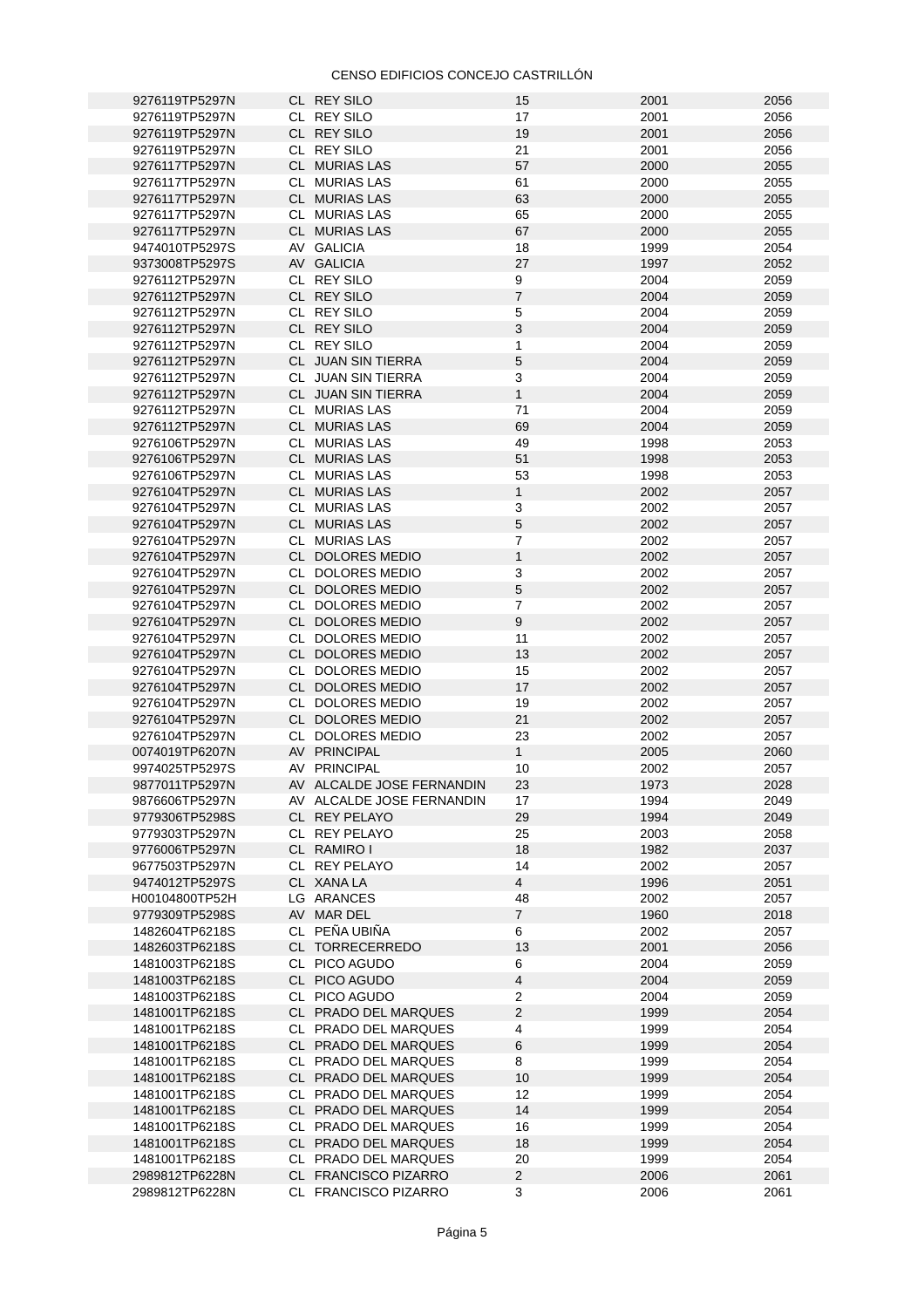| E01801100TP62G                   | AV RAICES                      | 101            | 1955         | 2018         |
|----------------------------------|--------------------------------|----------------|--------------|--------------|
| 9974005TP5297S                   | AV EYSINES                     | 20             | 1976         | 2031         |
|                                  | LG CUADRO EL                   |                |              |              |
| D01001300TP52D                   |                                | 13             | 1916         | 2018         |
| 9792307TP5299S                   | <b>BO FABRICA LA</b>           | 22             | 1854         | 2018         |
| 9976117TP5297N                   | PZ CONSTITUCION,LA             | 6              | 1977         | 2032         |
|                                  |                                |                |              |              |
| 9878002TP5297N                   | AV ALCALDE JOSE FERNANDIN      | 33             | 1977         | 2032         |
| 9878002TP5297N                   | AV ALCALDE JOSE FERNANDIN      | 35             | 1977         | 2032         |
|                                  |                                |                |              |              |
| 9878002TP5297N                   | CL CASTILLO DE GAUZON          | 18             | 1977         | 2032         |
| 9878002TP5297N                   | CL CASTILLO DE GAUZON          | 20             | 1977         | 2032         |
| 33016A02100293                   | AV MAR DEL                     | 13             | 1959         | 2018         |
|                                  |                                |                |              |              |
| F02000100TP52F                   | CL ALFREDO SOUSA               | 9              | 1957         | 2018         |
| E02100200TP62G                   | CL DOCTOR FLEMING              | 58             | 1952         | 2018         |
|                                  |                                |                |              |              |
| E02100200TP62G                   | CL DOCTOR FLEMING              | 60             | 1952         | 2018         |
| E02100200TP62G                   | CL DOCTOR FLEMING              | 62             | 1952         | 2018         |
|                                  |                                | 56             | 2010         | 2065         |
| E02100200TP62G                   | CL DOCTOR FLEMING              |                |              |              |
| 9581403TP5298S                   | CL FUENTE EL HORTAL            | 22             | 2009         | 2064         |
| 9581403TP5298S                   | CL FUENTE EL HORTAL            | 20             | 2009         | 2064         |
|                                  |                                |                |              |              |
| 1088504TP6208N                   | AV SAN MARTIN                  | $\mathbf{1}$   | 1973         | 2028         |
| 1092217TP6219S                   | CL HOTELES LOS                 | $\overline{2}$ | 1885         | 2018         |
|                                  |                                |                |              |              |
| 1092215TP6219S                   | CL HOTELES LOS                 | 6              | 1885         | 2018         |
| 1089702TP6208N                   | CL ALCALDE LUIS TREILLARD      | $\,6$          | 1984         | 2039         |
| 1086001TP6208N                   | AV CAMPON EL                   | $\overline{2}$ | 1979         | 2034         |
|                                  |                                |                |              |              |
| 1793606TP6219S                   | CL BERNARDO ALVAREZ GALAN      | 41             | 1945         | 2018         |
| 1390909TP6219S                   | CL MADRESELVA                  | 11             | 1992         | 2047         |
|                                  |                                |                |              |              |
| 1191810TP6219S                   | CL FRUCTUOSO ALVAREZ           | 3              | 1930         | 2018         |
| 1188002TP6218N                   | CL PRINCIPE DE ASTURIAS        | 5              | 1979         | 2034         |
|                                  |                                |                |              |              |
| 2989003TP6229S                   | CL JUAN DE AUSTRIA             | 54             | 1960         | 2018         |
| 2790402TP6228N                   | CL SEVERO OCHOA                | $\overline{2}$ | 1976         | 2031         |
| 2690707TP6229S                   |                                | 24             |              | 2025         |
|                                  | CL JUAN DE AUSTRIA             |                | 1970         |              |
| 2591001TP6229S                   | CL JUAN DE AUSTRIA             | $\mathbf{1}$   | 1983         | 2038         |
| 2591001TP6229S                   | CL ANTONIO MACHADO             | $\mathbf{1}$   | 1983         | 2038         |
|                                  |                                |                |              |              |
| 0084306TP6208S                   | LG PRADO DEL VALLE             | 13             | 1964         | 2019         |
| 9885515TP5298S                   | AV RIO DEL                     | 88             | 1958         | 2018         |
|                                  |                                |                |              |              |
| 9885515TP5298S                   | AV RIO DEL                     | 86             | 1958         | 2018         |
| 9885515TP5298S                   | AV RIO DEL                     | 90             | 1958         | 2018         |
| 0076013TP5297N                   | CL XABUCU                      | 4              | 2011         | 2066         |
|                                  |                                |                |              |              |
| 0076013TP5297N                   | CL LIBERTAD LA                 | 10             | 2011         | 2066         |
| 0076013TP5297N                   | CL XABUCU                      | $\overline{2}$ | 2011         | 2066         |
|                                  |                                |                |              |              |
| 9876603TP5297N                   | CL RAMIRO I                    | 13             | 1977         | 2032         |
| 9876603TP5297N                   | CL RAMIRO I                    | 15             | 1977         | 2032         |
|                                  |                                |                |              |              |
| 9876603TP5297N                   | CL RAMIRO I                    | 17             | 1977         | 2032         |
| 9876603TP5297N                   | CL RAMIRO I                    | 19             | 1977         | 2032         |
|                                  |                                | $7^{\circ}$    |              | 2058         |
| 9778101TP5297N                   | CL CASTILLO DE GAUZON          |                | 2003         |              |
| 9778101TP5297N                   | CL REY PELAYO                  | 26             | 2003         | 2058         |
| 9979703TP5297N                   | AV ALCALDE JOSE FERNANDIN      | 38             | 1982         | 2037         |
|                                  |                                |                |              |              |
| 9979703TP5297N                   | CL LIBERTAD LA                 | 31             | 1982         | 2037         |
| 9978005TP5297N                   | AV ALCALDE JOSE FERNANDIN      | 32             | 1976         | 2031         |
|                                  |                                |                |              |              |
| 9978002TP5297N                   | AV ALCALDE JOSE FERNANDIN      | 24             | 2005         | 2060         |
| 9474007TP5297S                   | AV GALICIA                     | 6              | 1991         | 2046         |
| 9474007TP5297S                   | AV GALICIA                     | 8              | 1991         | 2046         |
|                                  |                                |                |              |              |
| 9474007TP5297S                   | AV GALICIA                     | 10             | 1991         | 2046         |
| 9474006TP5297S                   | CL GIJON                       | 5              | 1976         | 2031         |
|                                  |                                |                |              |              |
| 9474006TP5297S                   | CL GIJON                       | $\overline{7}$ | 1976         | 2031         |
| 9976113TP5297N                   | PZ CONSTITUCION,LA             | 8              | 2003         | 2058         |
| 9976111TP5297N                   | AV ALCALDE JOSE FERNANDIN      | 14             | 2002         | 2057         |
|                                  |                                |                |              |              |
| 9975712TP5297S                   | CL ORDOÑO I                    | $\overline{2}$ | 1979         | 2034         |
| 9974022TP6207S                   | AV EYSINES                     | 36             | 1977         | 2032         |
|                                  |                                |                |              |              |
| 9973013TP5297S                   | AV PUENTE MARTIN               | 4              | 1930         | 2018         |
| 9876610TP5297N                   | CL PABLO IGLESIAS              | 3              | 1983         | 2038         |
|                                  |                                |                |              |              |
|                                  | CL PABLO IGLESIAS              | 5              | 1983         | 2038         |
| 9876610TP5297N                   |                                |                |              |              |
| 9876610TP5297N                   |                                |                |              |              |
|                                  | CL PABLO IGLESIAS              | $\overline{7}$ | 1983         | 2038         |
| 9876602TP5297N                   | CL RAMIRO I                    | 21             | 1978         | 2033         |
| 9876602TP5297N                   | CL RAMIRO I                    | 23             | 1978         | 2033         |
|                                  |                                |                |              |              |
| 9876602TP5297N                   | CL RAMIRO I                    | 25             | 1980         | 2035         |
| 9779007TP5297N                   | CL REY PELAYO                  | 19             | 1994         | 2049         |
|                                  |                                |                |              |              |
| 9779007TP5297N                   | CL REY PELAYO                  | 21             | 1996         | 2051         |
| 9779006TP5297N<br>9779006TP5297N | CL REY PELAYO<br>CL REY PELAYO | 13<br>15       | 1993<br>1993 | 2048<br>2048 |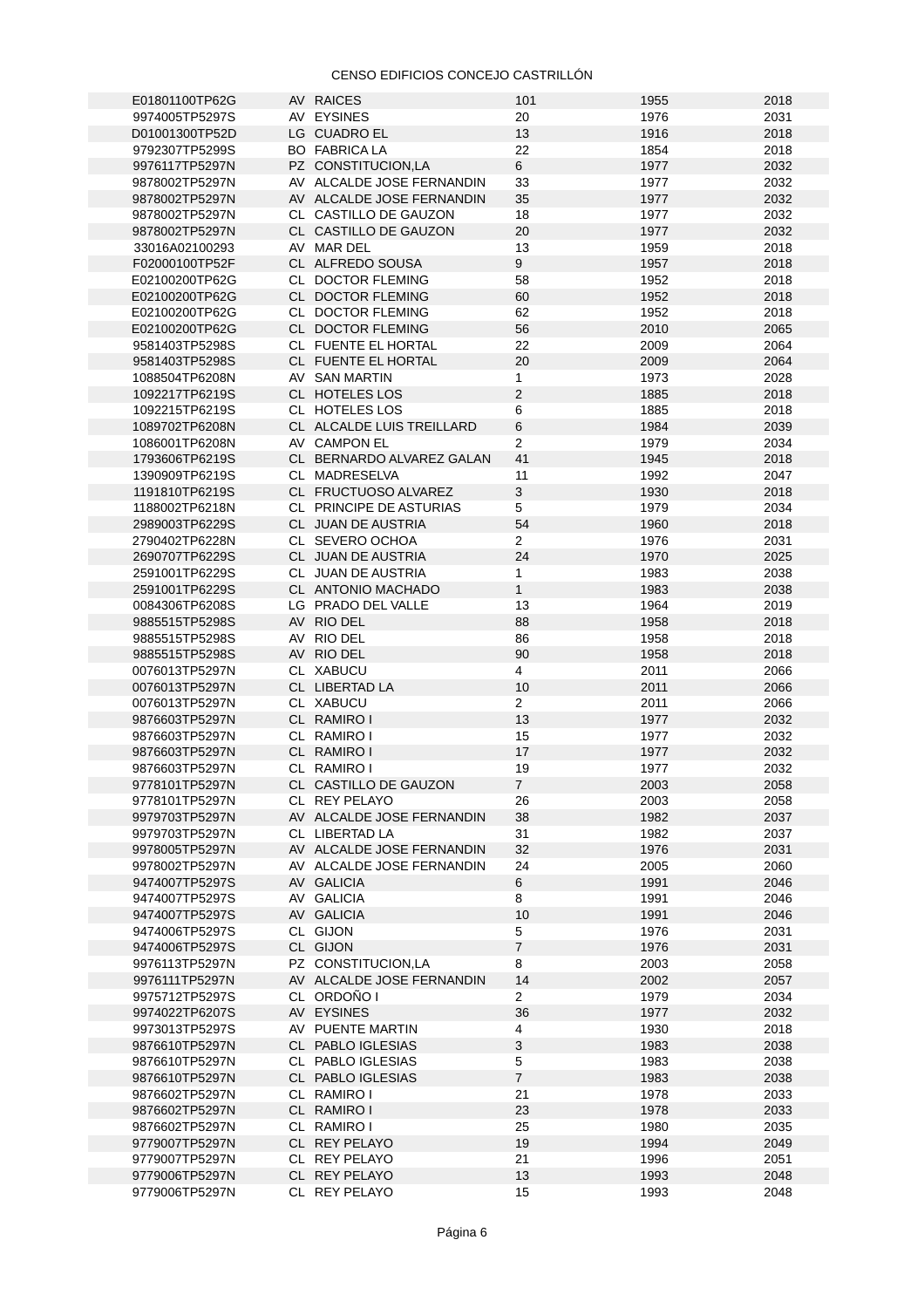| 9779006TP5297N | CL REY PELAYO             | 17             | 1993 | 2048 |
|----------------|---------------------------|----------------|------|------|
|                |                           |                |      |      |
| 9778009TP5297N | CL ACEBO EL               | 6              | 1989 | 2044 |
| 9778004TP5297N | CL ACEBO EL               | $\overline{4}$ | 1990 | 2045 |
| 9776008TP5297N | CL RAMIRO I               | 12             | 1975 | 2030 |
| 9776003TP5297N | CL RAMIRO I               | 16             | 1991 | 2046 |
|                |                           |                |      |      |
| 9677505TP5297N | CL REY PELAYO             | 18             | 2002 | 2057 |
| 9677505TP5297N | CL REY PELAYO             | 20             | 2002 | 2057 |
| 9677505TP5297N | CL REY PELAYO             | 22             | 2002 | 2057 |
| 9677502TP5297N | CL REY PELAYO             | 10             | 1994 | 2049 |
|                | CL REY PELAYO             |                |      |      |
| 9677502TP5297N |                           | 12             | 1994 | 2049 |
| 9676014TP5297N | CL GIJON                  | $\overline{4}$ | 1993 | 2048 |
| 9674002TP5297S | AV PRINCIPAL              | 28             | 1976 | 2031 |
| 9674002TP5297S | AV PRINCIPAL              | $\overline{2}$ | 1976 | 2031 |
|                | LG VEGARROZADAS           | 47             |      |      |
| F02305800TP52F |                           |                | 1900 | 2018 |
| D00100800TP52D | CS BARCA                  | 8              | 1885 | 2018 |
| F00401300TP62G | AL CARCEDO                | 12             | 1965 | 2020 |
| G01601000TP62E | CS CURTIA LA              | 10             | 1990 | 2045 |
|                | LG PLATA LA               | $\mathbf{1}$   | 1885 | 2018 |
| G01100100TP62G |                           |                |      |      |
| 9581402TP5298S | CL FUENTE EL HORTAL       | 21             | 2008 | 2063 |
| 9581402TP5298S | CL FUENTE EL HORTAL       | 19             | 2008 | 2063 |
| 9581402TP5298S | CL FUENTE EL HORTAL       | 17             | 2008 | 2063 |
| 9581402TP5298S | CL FUENTE EL HORTAL       | 15             | 2008 | 2063 |
|                |                           |                |      |      |
| 9581402TP5298S | CL FUENTE EL HORTAL       | 13             | 2008 | 2063 |
| 9581402TP5298S | CL FUENTE EL HORTAL       | 11             | 2008 | 2063 |
| 9581402TP5298S | CL FUENTE EL HORTAL       | 9              | 2008 | 2063 |
| 9581402TP5298S | CL FUENTE EL HORTAL       | $\overline{7}$ | 2008 | 2063 |
|                |                           |                |      |      |
| 9581402TP5298S | CL FUENTE EL HORTAL       | $\mathbf 5$    | 2008 | 2063 |
| 9581402TP5298S | CL FUENTE EL HORTAL       | 3              | 2008 | 2063 |
| 9581402TP5298S | CL FUENTE EL HORTAL       | $\mathbf{1}$   | 2008 | 2063 |
|                |                           |                |      |      |
| 9581402TP5298S | CL FUENTE OLAYA           | 26             | 2008 | 2063 |
| 9581402TP5298S | CL FUENTE OLAYA           | 24             | 2008 | 2063 |
| 9581402TP5298S | CL FUENTE OLAYA           | 22             | 2008 | 2063 |
| 9581402TP5298S | CL FUENTE OLAYA           | 20             | 2008 | 2063 |
| 9581402TP5298S | CL FUENTE OLAYA           | 18             | 2008 | 2063 |
|                |                           |                |      |      |
| 9581402TP5298S | CL FUENTE OLAYA           | 16             | 2008 | 2063 |
| 9581402TP5298S | CL FUENTE OLAYA           | 14             | 2008 | 2063 |
| 9581402TP5298S | CL FUENTE OLAYA           | 12             | 2008 | 2063 |
| 9581402TP5298S | CL FUENTE OLAYA           | 10             | 2008 | 2063 |
|                |                           |                |      |      |
| 9581402TP5298S | CL FUENTE OLAYA           | 8              | 2008 | 2063 |
| 9581402TP5298S | CL FUENTE OLAYA           | 6              | 2008 | 2063 |
| 9581402TP5298S | CL FUENTE OLAYA           | 4              | 2008 | 2063 |
| 9581402TP5298S | CL FUENTE OLAYA           | 2              | 2008 | 2063 |
|                |                           |                |      |      |
| 9581402TP5298S | CL FUENTE EL HORTAL       | 23             | 2008 | 2063 |
| 7790310TP5278N | CM BAHINAS                | 6              | 2014 | 2069 |
| 7790310TP5278N | CL BELLAMAR               | 44             | 2017 | 2072 |
| 1488606TP6218N | AV CAMPON EL              | 25             | 2008 | 2063 |
|                |                           |                |      |      |
| 1488605TP6218N | AV CAMPON EL              | 23             | 2008 | 2063 |
| 1997010TP6219N | CL LUIS HAUZEUR           | 25             | 2010 | 2065 |
| 1997010TP6219N | CL LUIS HAUZEUR           | 23             | 2010 | 2065 |
| 1086013TP6208N | AV CAMPON EL              | 10             | 2009 | 2064 |
|                |                           |                |      |      |
| 1086011TP6208N | AV CAMPON EL              | 6              | 2009 | 2064 |
| 1090007TP6208N | CL BERNARDO ALVAREZ GALAN | $\mathbf{2}$   | 1960 | 2018 |
| 1793908TP6219S | CL ASTURCON               | 16             | 2004 | 2059 |
| 1292406TP6219S | CL BERNARDO ALVAREZ GALAN | 27             | 2009 | 2064 |
|                | CL PIÑOLE                 |                |      |      |
| 1292406TP6219S |                           | $\mathbf{1}$   | 2009 | 2064 |
| 1488603TP6218N | AV CAMPON EL              | 21             | 2007 | 2062 |
| 1089708TP6218N | CL PRINCIPE DE ASTURIAS   | 15             | 2008 | 2063 |
| 1688340TP6218N | AV CAMPON EL              | 70             | 1981 | 2036 |
|                |                           |                |      |      |
| 1292401TP6219S | CL GALAN                  | 40             | 2009 | 2064 |
| 1292401TP6219S | CL GALAN                  | 42             | 2009 | 2064 |
| 1292401TP6219S | CL GALAN                  | 44             | 2009 | 2064 |
| 1292401TP6219S | CL GALAN                  | 46             | 2009 | 2064 |
|                |                           |                |      |      |
| 1292401TP6219S | CL GALAN                  | 48             | 2009 | 2064 |
| 1292401TP6219S | CL GALAN                  | 50             | 2009 | 2064 |
| 1292401TP6219S | CL GALAN                  | 52             | 2009 | 2064 |
| 1292401TP6219S | CL GALAN                  | 54             | 2009 | 2064 |
|                |                           |                |      |      |
| 9974027TP5297S | AV EYSINES                | 32             | 2008 | 2063 |
| 9974027TP5297S | AV EYSINES                | $30\,$         | 2008 | 2063 |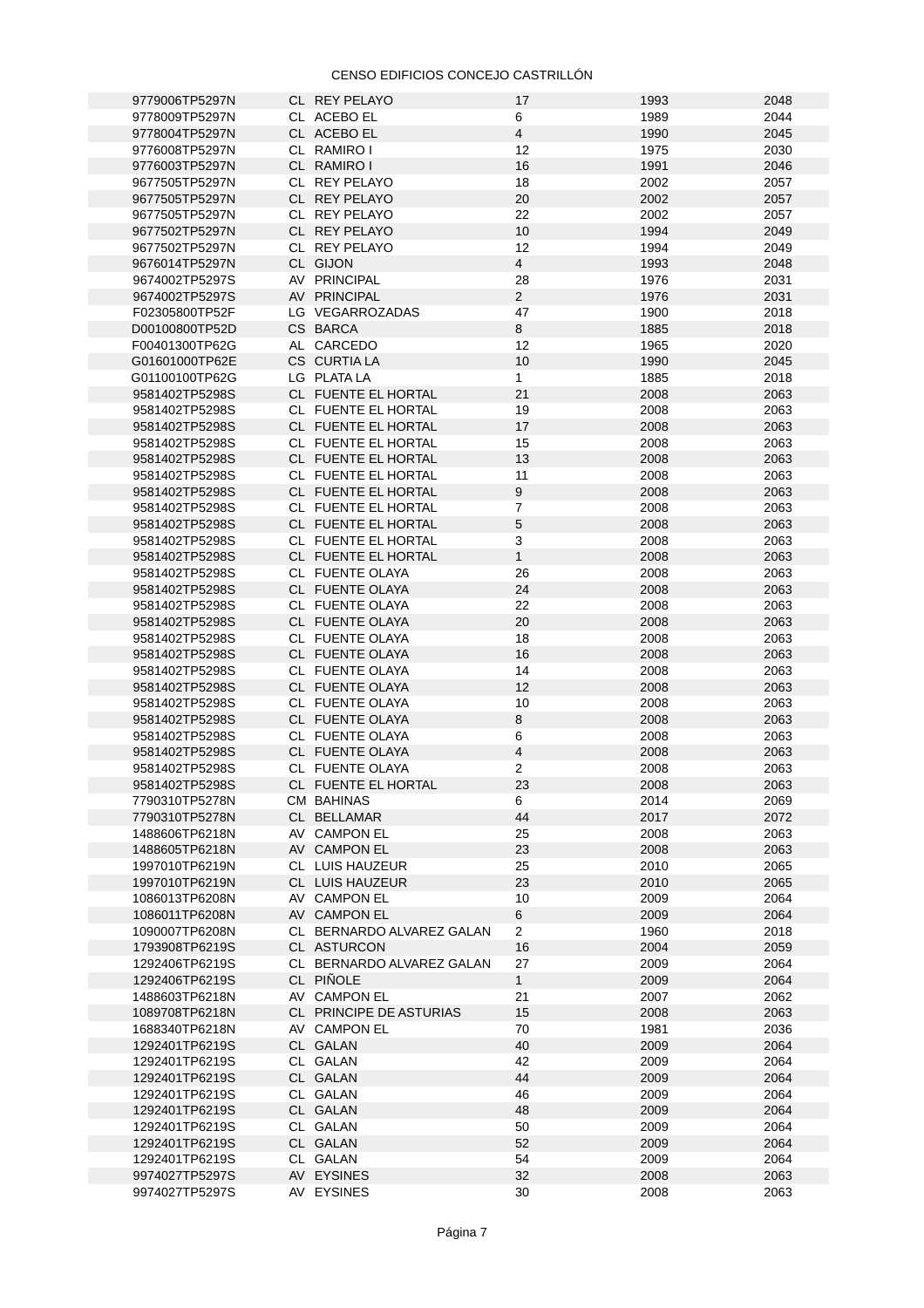| 9974027TP5297S | AV PUENTE MARTIN       | $\overline{2}$ | 2008 | 2063 |
|----------------|------------------------|----------------|------|------|
| 9276141TP5297N | CL REY SILO            | 8              | 2007 | 2062 |
| 9276141TP5297N | CL REY SILO            | 6              | 2007 | 2062 |
| 9276141TP5297N | CL REY SILO            |                |      |      |
|                |                        | 4              | 2007 | 2062 |
| 9276141TP5297N | CL REY SILO            | $\overline{2}$ | 2007 | 2062 |
| 9276141TP5297N | CL REY SILO            | 16             | 2007 | 2062 |
| 9276141TP5297N | CL REY SILO            | 14             | 2007 | 2062 |
| 9276141TP5297N | CL REY SILO            | 12             | 2007 | 2062 |
| 9276141TP5297N | CL REY SILO            | 10             | 2007 | 2062 |
| 9276141TP5297N | CL REY SILO            | 20             | 2007 | 2062 |
| 9276141TP5297N | CL REY SILO            | 18             | 2007 | 2062 |
| 9276141TP5297N | CL REY SILO            | 42             | 2007 | 2062 |
| 9276141TP5297N | CL REY SILO            | 40             | 2007 | 2062 |
| 9276141TP5297N | CL REY SILO            | 38             | 2007 | 2062 |
| 9276141TP5297N | CL REY SILO            | 36             | 2007 | 2062 |
| 9276141TP5297N | CL REY SILO            | 34             | 2007 | 2062 |
| 9276141TP5297N | CL REY SILO            | 30             | 2007 | 2062 |
| 9276141TP5297N | CL REY SILO            | 28             | 2007 | 2062 |
|                |                        |                |      |      |
| 9276141TP5297N | CL REY SILO            | 26             | 2007 | 2062 |
| 9276141TP5297N | CL REY SILO            | 24             | 2007 | 2062 |
| 9276141TP5297N | CL REY SILO            | 22             | 2007 | 2062 |
| 9276141TP5297N | CL REY SILO            | 32             | 2007 | 2062 |
| 9779012TP5297N | CL PUENTIN EL          | $\mathbf{1}$   | 2009 | 2064 |
| 9779012TP5297N | CL PUENTIN EL          | 3              | 2009 | 2064 |
| 9779012TP5297N | CL PUENTIN EL          | 5              | 2010 | 2065 |
| 9779012TP5297N | CL PUENTIN EL          | $\overline{7}$ | 2011 | 2066 |
| 0076017TP5297N | CL XABUCU              | $6\phantom{.}$ | 2008 | 2063 |
| 0076017TP5297N | CL FRUELA              | 15             | 2008 | 2063 |
| 0076017TP5297N | CL XABUCU              | 10             | 2008 | 2063 |
| 0076017TP5297N | CL XABUCU              | 8              | 2008 | 2063 |
| 0076017TP5297N | CL FRUELA              | 17             | 2009 | 2064 |
|                |                        | 19             |      | 2064 |
| 0076017TP5297N | CL FRUELA              |                | 2009 |      |
| 0076017TP5297N | CL FRUELA              | 21             | 2009 | 2064 |
| 0076015TP5297N | CL FRUELA              | 23             | 2009 | 2064 |
| 0076015TP5297N | CL XABUCU              | 12             | 2010 | 2065 |
| 9975315TP5297S | AV EYSINES             | 19             | 2007 | 2062 |
| 9779316TP5298S | CL REY PELAYO          | 27             | 2007 | 2062 |
| 0074009TP5297S | CL LA ÑORA             | $\mathbf{1}$   | 2010 | 2065 |
| 9980205TP5298S | CL LIBERTAD LA         | 14             | 2012 | 2067 |
| 9980205TP5298S | CL LIBERTAD LA         | 16             | 2013 | 2068 |
| 9980206TP5298S | CL LIBERTAD LA         | 22             | 2012 | 2067 |
| 9980206TP5298S | CL LIBERTAD LA         | 18             | 2012 | 2067 |
| 9980206TP5298S | CL LIBERTAD LA         | 20             | 2012 | 2067 |
| 9276108TP5297N | CL JUAN SIN TIERRA     | 7              | 2008 | 2063 |
| 9276108TP5297N | CL JUAN SIN TIERRA     | 9              | 2008 | 2063 |
| 9276108TP5297N | CL JUAN SIN TIERRA     | 11             | 2008 | 2063 |
|                |                        |                |      |      |
| 9276108TP5297N | CL JUAN SIN TIERRA     | 13             | 2008 | 2063 |
| 9276108TP5297N | CL JUAN SIN TIERRA     | 15             | 2008 | 2063 |
| 9276108TP5297N | CL JUAN SIN TIERRA     | 17             | 2008 | 2063 |
| 9276108TP5297N | CL JUAN SIN TIERRA     | 19             | 2008 | 2063 |
| 9276108TP5297N | CL JUAN SIN TIERRA     | 21             | 2008 | 2063 |
| 9276108TP5297N | CL JUAN SIN TIERRA     | 23             | 2008 | 2063 |
| 9974006TP5297S | AV EYSINES             | 22             | 2011 | 2066 |
| 9974001TP5297S | CL ALFONSO I           | $\mathbf{1}$   | 1970 | 2025 |
| 9875005TP5297N | CL ORDOÑO I            | 9              | 1969 | 2024 |
| 9875005TP5297N | CL PABLO IGLESIAS      | 4              | 2011 | 2066 |
| 33016A06300039 | LG LAGUNA LA           | 23             | 1855 | 2018 |
| 33016A02000138 | LG CAMPAS LAS          | 41             | 1940 | 2018 |
| G00801600TP62F | LG LLORDAL EL          | 16             | 1960 | 2018 |
| D01003900TP52D | LG CUADRO EL           | 49             | 1984 | 2039 |
| D00902900TP62C | AV CAMPO EL-CRUZ ILLAS | 29             | 1962 | 2018 |
| 1481005TP6218S | CL PICO AGUDO          | 10             | 2007 | 2062 |
|                |                        |                |      |      |
| 1481005TP6218S | CL PICO AGUDO          | 12             | 2007 | 2062 |
| 1481005TP6218S | CL PICO AGUDO          | 8              | 2007 | 2062 |
| 1481005TP6218S | CL PICO AGUDO          | 16             | 2007 | 2062 |
| 1481005TP6218S | CL PEÑA UBIÑA          | 9              | 2007 | 2062 |
| 1481005TP6218S | CL PICO AGUDO          | 14             | 2007 | 2062 |
| 1481005TP6218S | CL PEÑA UBIÑA          | 5              | 2007 | 2062 |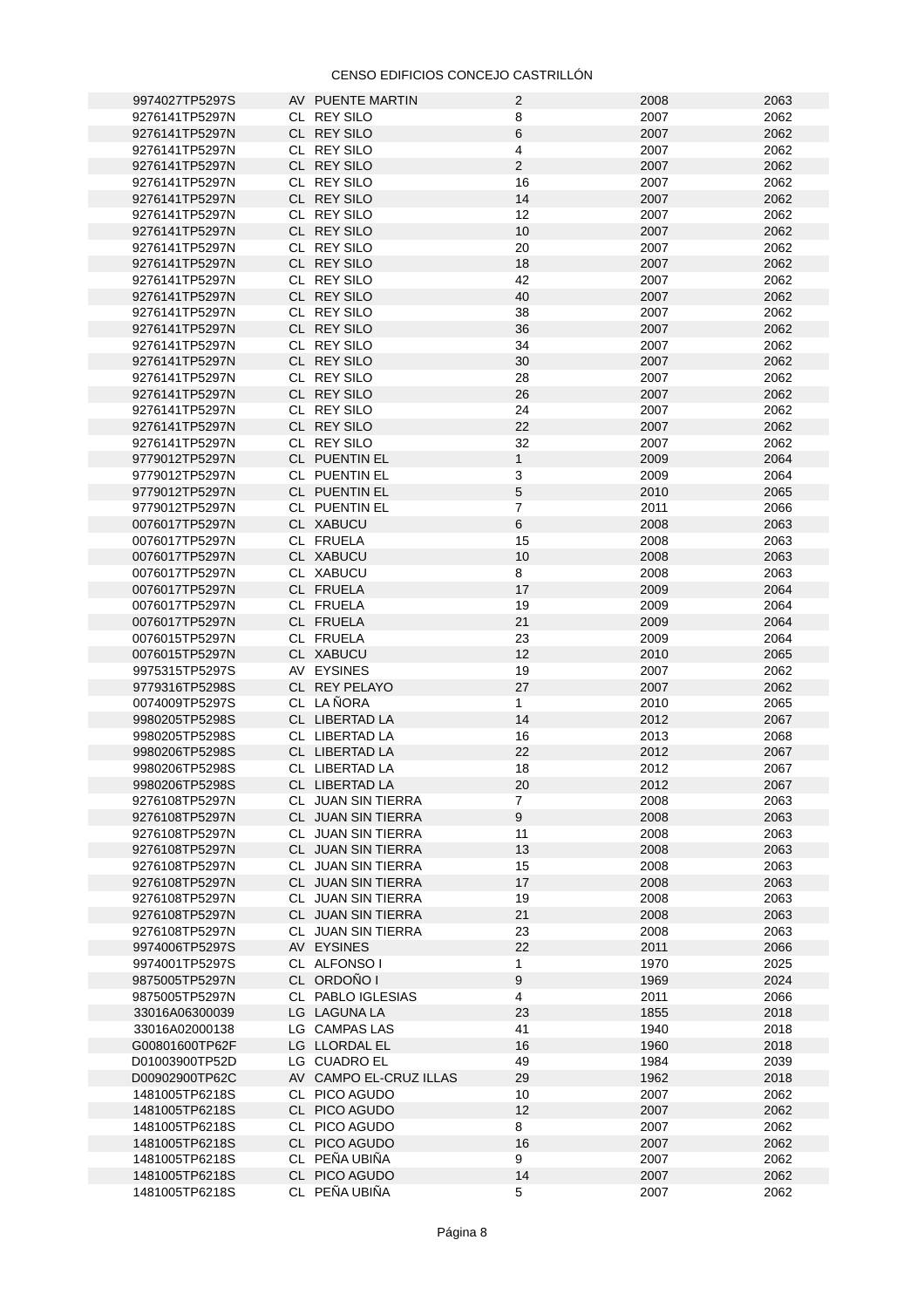| 1481005TP6218S                   | CL PEÑA UBIÑA                                          | 3                              | 2007         | 2062         |
|----------------------------------|--------------------------------------------------------|--------------------------------|--------------|--------------|
| 1481005TP6218S                   | CL PEÑA UBIÑA                                          | $\overline{7}$                 | 2007         | 2062         |
| 1482802TP6218S                   | CL TORRE DE ENOL                                       | $\boldsymbol{9}$               | 1991         | 2046         |
| 1482802TP6218S                   | CL TORRE DE ENOL                                       | 3                              | 1991         | 2046         |
| 1482802TP6218S                   | CL TORRE DE ENOL                                       | 5                              | 1991         | 2046         |
| 1482802TP6218S                   | CL TORRE DE ENOL                                       | $\overline{7}$                 | 1991         | 2046         |
| 1482802TP6218S                   | CL TORRE DE ENOL                                       | 11                             | 1991         | 2046         |
| 1482802TP6218S                   | CL TORRE DE ENOL                                       | 13                             | 1991         | 2046         |
| 1482802TP6218S                   | CL TORRE DE ENOL                                       | 15                             | 1991         | 2046         |
| 1482802TP6218S                   | CL TORRE DE ENOL                                       | 17                             | 1991         | 2046         |
| 1482802TP6218S                   | CL PICO SELLON                                         | $\overline{4}$                 | 1991         | 2046         |
| 7887302TP5278N                   | AV FEDERICO FDEZ TRAPA                                 | 39                             | 1977         | 2032         |
| 1997001TP6219N                   | CL PABLO LALOUX                                        | 16                             | 1984         | 2039         |
| 1997001TP6219N                   | CL PABLO LALOUX                                        | 17                             | 1984         | 2039         |
| 1997001TP6219N                   | CL PABLO LALOUX                                        | 18                             | 1984         | 2039         |
| 1796003TP6219N                   | CL PABLO LALOUX                                        | 14                             | 1973         | 2028         |
| 2890004TP6229S                   | CL JUAN DE AUSTRIA                                     | $\overline{4}$                 | 1969         | 2024         |
| 2889802TP6228N                   | CL HERNAN CORTES                                       | 6                              | 1977         | 2032         |
| 2889802TP6228N                   | CL JIMENEZ DIAZ                                        | $\mathbf{1}$                   | 1977         | 2032         |
| 9778103TP5297N                   | CL CASTILLO DE GAUZON                                  | 9                              | 2001         | 2056         |
| 9778103TP5297N                   | CL CASTILLO DE GAUZON                                  | 13                             | 2001         | 2056         |
| 9778103TP5297N                   | CL CASTILLO DE GAUZON                                  | 11                             | 2001         | 2056         |
| 9778103TP5297N                   | CL REY PELAYO                                          | 30                             | 2001         | 2056         |
| 9979201TP5297N                   | CL LIBERTAD LA                                         | 12                             | 1984         | 2039         |
| 9979201TP5297N                   | CL PAYARON EL                                          | $\overline{2}$                 | 1984         | 2039         |
| 9979201TP5297N                   | CL PARQUE EL                                           | $\mathbf{1}$                   | 1984         | 2039         |
| 9979201TP5297N                   | CL PARQUE EL                                           | $\overline{2}$                 | 1984         | 2039         |
| 9979201TP5297N                   | CL PAYARON EL                                          |                                | 1984         | 2039         |
|                                  |                                                        | 4<br>3                         |              |              |
| 9979201TP5297N                   | CL PARQUE EL                                           |                                | 1984         | 2039         |
| 9373005TP5297S                   | AV GALICIA                                             | 21                             | 2000         | 2055         |
| 9373005TP5297S                   | AV GALICIA                                             | 23                             | 2000         | 2055         |
| 0076009TP5297N                   | CL LIBERTAD LA                                         | 8                              | 1968         | 2023         |
| 9976112TP5297N                   | AV ALCALDE JOSE FERNANDIN                              | 12                             | 1979         | 2034         |
| 9976101TP5297N                   | CL LIBERTAD LA                                         | 1                              | 1968         | 2023         |
| 9975312TP5297N                   | PZ CONSTITUCION,LA                                     | 3                              | 1978         | 2033         |
| 9975312TP5297N                   | PZ CONSTITUCION,LA                                     | 5                              | 1978         | 2033         |
| 9975312TP5297N                   | AV ALCALDE JOSE FERNANDIN                              | $\,8\,$                        | 1978         | 2033         |
| 9975312TP5297N                   | PZ CONSTITUCION,LA                                     | $\mathbf{1}$                   | 1978         | 2033         |
| 9878001TP5297N<br>9878001TP5297N | AV ALCALDE JOSE FERNANDIN                              | 31<br>$\overline{2}$           | 1976         | 2031         |
| 9878001TP5297N                   | CL NALON<br>CL NALON                                   | $\overline{4}$                 | 1976<br>1976 | 2031<br>2031 |
| 9878001TP5297N                   | CL CASTILLO DE GAUZON                                  | 16                             | 1976         | 2031         |
| 9874001TP5297S                   |                                                        |                                |              | 2032         |
|                                  | AV EYSINES                                             | $\overline{4}$<br>$\mathbf{2}$ | 1977         | 2032         |
| 9874001TP5297S                   | AV EYSINES                                             |                                | 1977         |              |
| 9874001TP5297S                   | AV PRINCIPAL                                           | 26<br>24                       | 1977         | 2032<br>2032 |
| 9874001TP5297S                   | AV PRINCIPAL                                           | $9\,$                          | 1977         |              |
| 9776005TP5297N                   | CL ACEBO EL                                            |                                | 1999         | 2054         |
| 9474005TP5297S                   | AV GALICIA                                             | $\mathbf{2}$<br>$\overline{4}$ | 1990         | 2045         |
| 9474005TP5297S<br>1482602TP6218S | AV GALICIA<br>CL TORRECERREDO                          | 15                             | 1990<br>2000 | 2045<br>2055 |
|                                  |                                                        |                                |              |              |
| 0890003TP6209S                   | CL ALCALDE LUIS TREILLARD<br>AV ALCALDE JOSE FERNANDIN | 15                             | 1980         | 2035         |
| 9978004TP5297N                   |                                                        | 30                             | 1976         | 2031         |
| 0076601TP5297N                   | CL LIBERTAD LA                                         | $2^{\circ}$<br>$\mathbf{1}$    | 1981         | 2036<br>2033 |
| 9776001TP5297N                   | CL ACEBO EL                                            |                                | 1978         |              |
| 1291004TP6219S                   | CL BERNARDO ALVAREZ GALAN                              | 20                             | 1987         | 2042         |
| 7993011TP5279S                   | <b>CM BAHINAS</b>                                      | $\mathbf{2}$                   | 1980         | 2035         |
| 7993011TP5279S                   | <b>CM BAHINAS</b>                                      | 20                             | 1980         | 2035         |
| 7993010TP5279S                   | <b>CM BAHINAS</b>                                      | 18                             | 1989         | 2044         |
| 7989203TP5278N                   | AV FEDERICO FDEZ TRAPA                                 | $\overline{4}$                 | 1900         | 2018         |
| 7790309TP5278N                   | CL BELLAMAR                                            | 42                             | 1964         | 2019         |
| 7790306TP5279S                   | CL BELLAMAR                                            | 36                             | 1954         | 2018         |
| 3505019TP6330S                   | AV PLAYA LA                                            | 32                             | 1950         | 2018         |
| 3400001TP6330S                   | AV PLAYA LA                                            | $\, 8$                         | 1974         | 2029         |
| 3205002TP6330N                   | CL RIO NARCEA                                          | 9                              | 1960         | 2018         |
| 3205001TP6330N                   | CL RIO NARCEA                                          | 3                              | 1960         | 2018         |
| 3205001TP6330N                   | CL RIO NARCEA                                          | $\mathbf{1}$                   | 1960         | 2018         |
| 3205001TP6330N                   | CL RIO NARCEA                                          | 5                              | 1960         | 2018         |
| 3105016TP6330S                   | CL RIO NARCEA                                          | 16                             | 1957         | 2018         |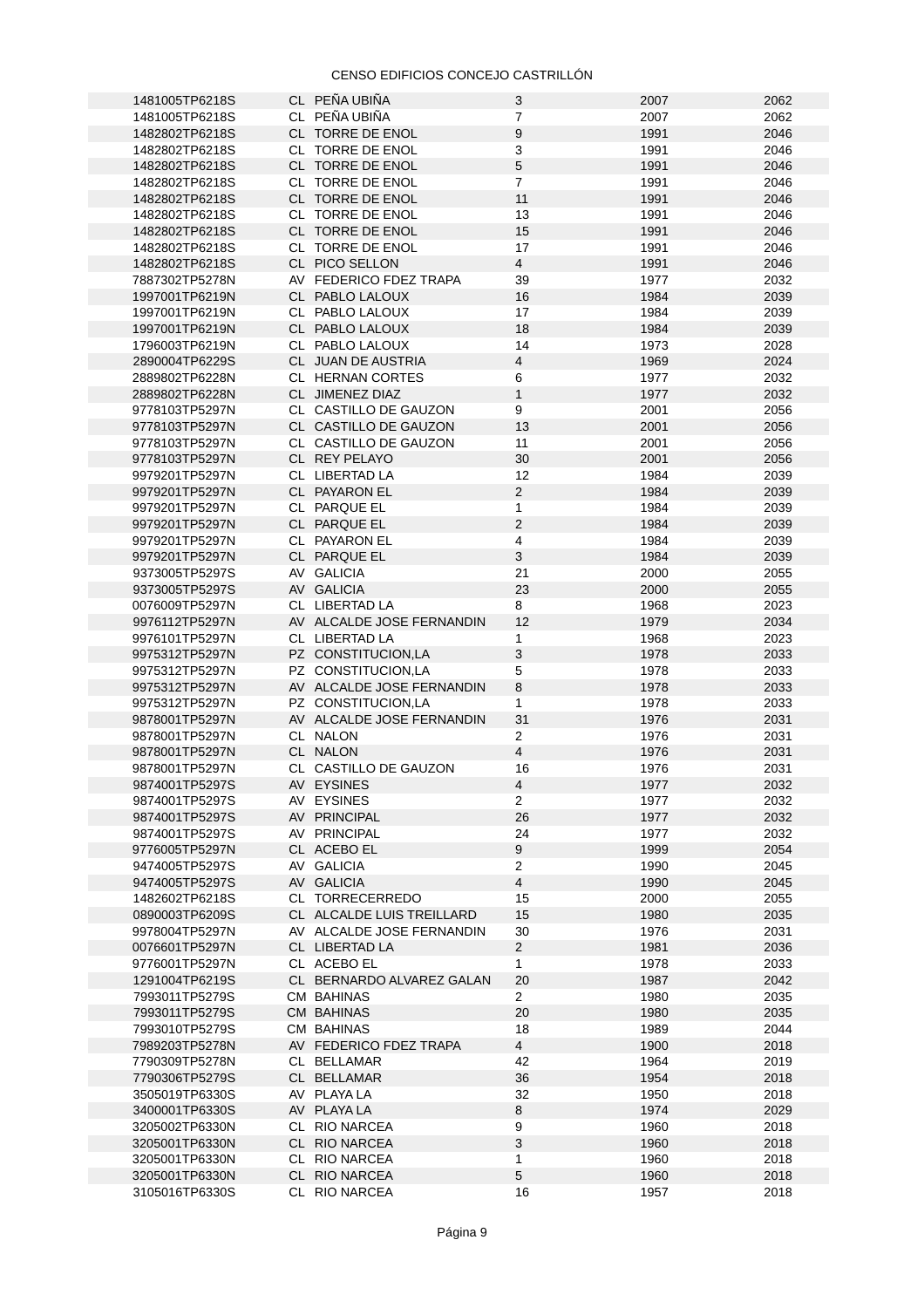| 3105016TP6330S | CL RIO NARCEA             | 14             | 1957 | 2018 |
|----------------|---------------------------|----------------|------|------|
|                |                           |                |      |      |
| 3105016TP6330S | CL RIO NARCEA             | 18             | 1957 | 2018 |
| 3105014TP6330S | CL RIO NARCEA             | 28             | 1958 | 2018 |
| 3105014TP6330S | CL RIO NARCEA             | 26             | 1958 | 2018 |
| 3105014TP6330S | CL RIO NARCEA             | 30             | 1958 | 2018 |
| 3095001TP6229S | <b>BO RAICES NUEVO</b>    | $2^{\circ}$    | 1966 | 2021 |
| 2904401TP6320S | AV PINAR EL               | 27             | 1960 | 2018 |
|                |                           |                |      |      |
| 2904401TP6320S | AV PINAR EL               | 25             | 1960 | 2018 |
| 2904401TP6320S | AV PINAR EL               | 29             | 1960 | 2018 |
| 0892510TP6209S | CL PRINCIPE DE ASTURIAS   | 53             | 1964 | 2019 |
| 0989509TP6208N | CL ALCALDE LUIS TREILLARD | $\overline{7}$ | 1990 | 2045 |
| 1092222TP6219S | CL COVADONGA              | 3              | 1885 | 2018 |
| 1092214TP6219S | CL HOTELES LOS            | 10             | 1958 | 2018 |
|                |                           |                |      |      |
| 1091303TP6219S | CL MARCELINO SUAREZ       | 9              | 1950 | 2018 |
| 1091015TP6209S | CL ANICETO SELA           | $\mathbf{1}$   | 1910 | 2018 |
| 1089701TP6208N | CL ALCALDE LUIS TREILLARD | 8              | 1978 | 2033 |
| 1088703TP6218N | CL PRINCIPE DE ASTURIAS   | 13             | 1981 | 2036 |
| 1088505TP6208N | AV SAN MARTIN             | 3              | 1974 | 2029 |
| 1088505TP6208N | AV SAN MARTIN             | 5              | 1974 | 2029 |
|                |                           |                |      |      |
| 1088502TP6218N | CL DOCTOR CARREÑO         | 3              | 1971 | 2026 |
| 1088502TP6218N | CL DOCTOR CARREÑO         | 33             | 1971 | 2026 |
| 1088501TP6218N | CL DOCTOR CARREÑO         | $\mathbf{1}$   | 1969 | 2024 |
| 0991304TP6209S | CL BERNARDO ALVAREZ GALAN | $\mathbf{1}$   | 1992 | 2047 |
| 0991302TP6209S | CL PRINCIPE DE ASTURIAS   | 22             | 1976 | 2031 |
| 0990705TP6209S | CL ALCALDE LUIS TREILLARD | 14             | 1978 | 2033 |
|                |                           |                |      |      |
| 0990113TP6208N | CL LUIS MUÑIZ             | 6              | 1900 | 2018 |
| 0893506TP6209S | AV CLARIN                 | $\overline{4}$ | 1980 | 2035 |
| 0893503TP6209S | CL PRINCIPE DE ASTURIAS   | 32             | 1920 | 2018 |
| 0893503TP6209S | CL PRINCIPE DE ASTURIAS   | 34             | 1920 | 2018 |
| 0892508TP6209S | CL PRINCIPE DE ASTURIAS   | 57             | 1885 | 2018 |
| 0892502TP6209S | CL PRINCIPE DE ASTURIAS   | 67             | 1885 | 2018 |
| 0890006TP6209S | CL ALCALDE LUIS TREILLARD | 21             | 1974 | 2029 |
|                |                           | 19             |      | 2026 |
| 0890005TP6209S | CL ALCALDE LUIS TREILLARD |                | 1971 |      |
| 0890002TP6208N | CL ALCALDE LUIS TREILLARD | 13             | 1976 | 2031 |
| 1997003TP6219N | CL PABLO LALOUX           | 20             | 1984 | 2039 |
| 1997003TP6219N | CL PABLO LALOUX           | 21             | 1984 | 2039 |
| 1997002TP6219N | CL PABLO LALOUX           | 19             | 1982 | 2037 |
| 1891010TP6219S | CL DOCTOR FLEMING         | 44             | 1973 | 2028 |
| 1889010TP6218N | AV CAMPON EL              | 33             | 1979 | 2034 |
| 1591503TP6219S | CL DOCTOR FLEMING         | 6              | 1950 | 2018 |
| 1495302TP6219S | CL PABLO LALOUX           | 11             | 1969 | 2024 |
|                |                           |                |      |      |
| 1488026TP6218N | CL PIÑOLE                 | 22             | 1975 | 2030 |
| 1488026TP6218N | CL PIÑOLE                 | 24             | 1975 | 2030 |
| 1688345TP6218N | AV CAMPON EL              | 80             | 1976 | 2031 |
| 1688336TP6218N | AV CAMPON EL              | 58             | 1971 | 2026 |
| 1688336TP6218N | AV CAMPON EL              | 60             | 1971 | 2026 |
| 1688336TP6218N | AV CAMPON EL              | 62             | 1971 | 2026 |
|                |                           |                |      |      |
| 1292611TP6219S | CL BERNARDO ALVAREZ GALAN | 17             | 1900 | 2018 |
| 1292603TP6219S | CL GALAN                  | 32             | 1940 | 2018 |
| 1291022TP6219S | CL ANTONIO ALVAREZ GALAN  | $\mathbf{1}$   | 1950 | 2018 |
| 1593025TP6219S | CL OVIEDO                 | 6              | 1962 | 2018 |
| 1288101TP6218N | CL HERMANOS ALAS UREÑA    | $\overline{c}$ | 1989 | 2044 |
| 1288101TP6218N | CL HERMANOS ALAS UREÑA    | $\overline{4}$ | 1989 | 2044 |
| 1288101TP6218N | CL HERMANOS ALAS UREÑA    | 6              | 1989 | 2044 |
|                | CL HERMANOS ALAS UREÑA    | 8              |      | 2044 |
| 1288101TP6218N |                           |                | 1989 |      |
| 1288101TP6218N | CL HERMANOS ALAS UREÑA    | 10             | 1989 | 2044 |
| 1288101TP6218N | CL HERMANOS ALAS UREÑA    | 12             | 1989 | 2044 |
| 1288101TP6218N | CL HERMANOS ALAS UREÑA    | 14             | 1989 | 2044 |
| 1288101TP6218N | CL HERMANOS ALAS UREÑA    | 16             | 1989 | 2044 |
| 1288101TP6218N | CL HERMANOS ALAS UREÑA    | 18             | 1989 | 2044 |
| 1288101TP6218N | CL HERMANOS ALAS UREÑA    | $20\,$         | 1989 | 2044 |
| 1288101TP6218N | CL HERMANOS ALAS UREÑA    | 22             | 1989 | 2044 |
| 1288101TP6218N | CL HERMANOS ALAS UREÑA    | 24             | 1989 | 2044 |
|                |                           |                |      |      |
| 1191809TP6219S | CL FRUCTUOSO ALVAREZ      | 5              | 1964 | 2019 |
| 1191801TP6219S | CL GALAN                  | 20             | 1900 | 2018 |
| 1189009TP6218N | CL RAMON Y CAJAL          | 9              | 1973 | 2028 |
| 1189005TP6218N | CL RAMON Y CAJAL          | $\overline{2}$ | 1892 | 2018 |
| 1188001TP6218N | CL PRINCIPE DE ASTURIAS   | 1              | 1978 | 2033 |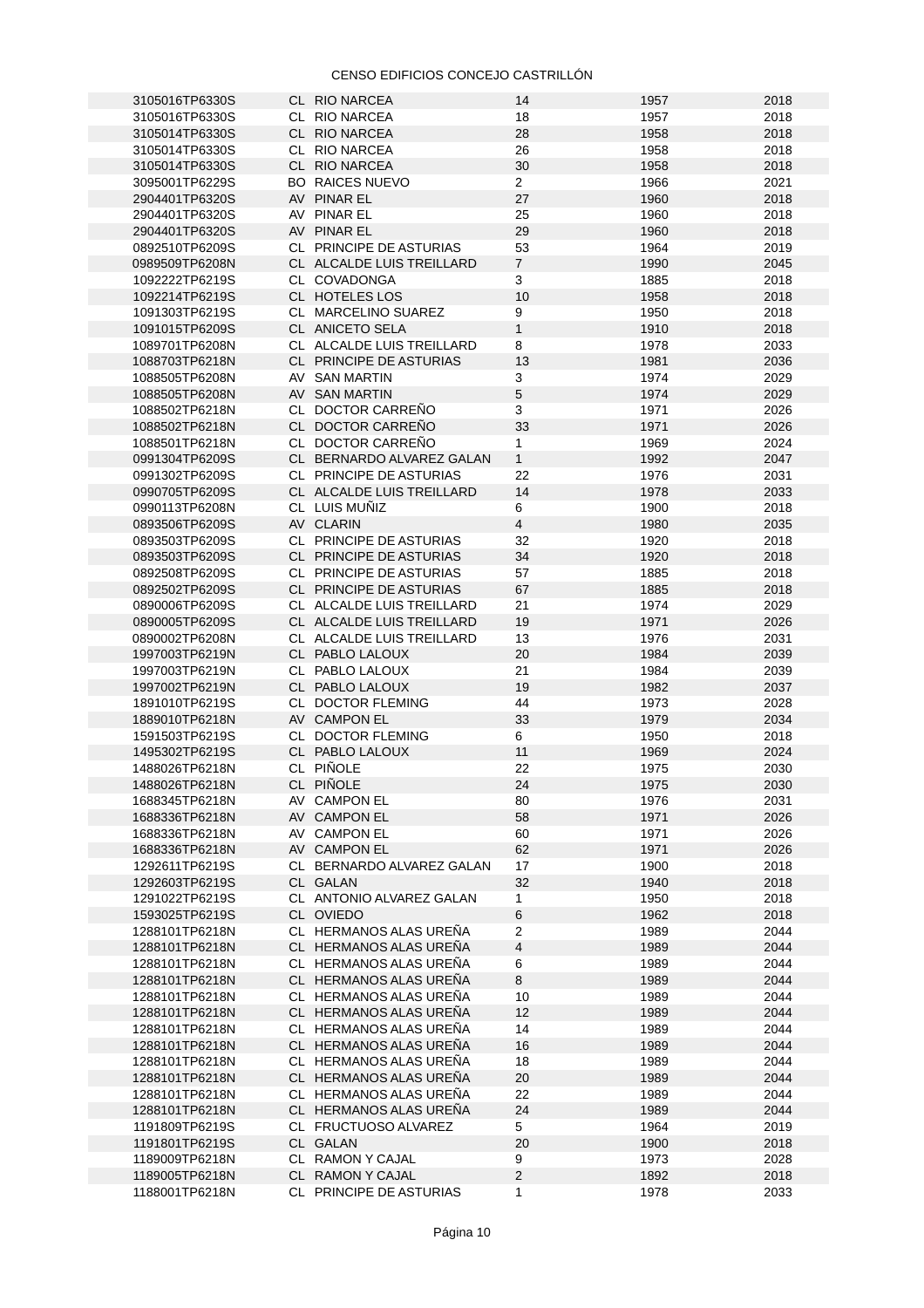| 1188001TP6218N | <b>CL PRINCIPE DE ASTURIAS</b> | 3                | 1978 | 2033 |
|----------------|--------------------------------|------------------|------|------|
|                |                                |                  |      |      |
| 1187016TP6218N | LG AGUIL EL                    | 11               | 1960 | 2018 |
| 2989807TP6228N | CL HERNAN CORTES               | 5                | 1970 | 2025 |
| 2889801TP6228N | CL SEVERO OCHOA                | $\mathbf{1}$     | 1975 | 2030 |
| 2889801TP6228N | CL SEVERO OCHOA                | 3                | 1975 | 2030 |
| 2991411TP6229S | CL JUAN DE AUSTRIA             | 37               | 1969 | 2024 |
| 2991411TP6229S | CL JUAN DE AUSTRIA             | 377              | 1969 | 2024 |
|                |                                |                  |      |      |
| 2991408TP6229S | CL GRAN CAPITAN                | 10               | 1974 | 2029 |
| 2991407TP6229S | CL ANTONIO MACHADO             | 14               | 1976 | 2031 |
| 2991407TP6229S | CL ANTONIO MACHADO             | 3                | 1976 | 2031 |
| 2991407TP6229S | CL ANTONIO MACHADO             | 16               | 1976 | 2031 |
| 2991406TP6229S | CL CID CAMPEADOR               | 6                | 1960 | 2018 |
| 2991406TP6229S | CL CID CAMPEADOR               | $\overline{7}$   | 1960 | 2018 |
|                | CL CID CAMPEADOR               |                  |      |      |
| 2991405TP6229S |                                | 5                | 1960 | 2018 |
| 2991404TP6229S | CL CID CAMPEADOR               | $\overline{4}$   | 1961 | 2018 |
| 2991403TP6229S | CL CID CAMPEADOR               | 1                | 1966 | 2021 |
| 2991403TP6229S | CL CID CAMPEADOR               | 3                | 1966 | 2021 |
| 2991402TP6229S | CL CID CAMPEADOR               | $\overline{2}$   | 1961 | 2018 |
| 2989809TP6228N | CL HERNAN CORTES               | $\boldsymbol{9}$ | 1972 | 2027 |
| 2989808TP6228N | CL HERNAN CORTES               | $\overline{7}$   | 1972 | 2027 |
|                |                                | $\mathbf{1}$     |      |      |
| 2989805TP6228N | CL HERNAN CORTES               |                  | 1968 | 2023 |
| 2989802TP6228N | CL JUAN DE AUSTRIA             | 46               | 1958 | 2018 |
| 2989012TP6228N | CL JUAN DE AUSTRIA             | 60               | 1960 | 2018 |
| 2989008TP6228N | CL FRANCISCO PIZARRO           | $\overline{7}$   | 1959 | 2018 |
| 2989001TP6228N | CL JUAN DE AUSTRIA             | 50               | 1955 | 2018 |
| 2891009TP6229S | CL JUAN DE AUSTRIA             | 17               | 1994 | 2049 |
| 2890006TP6229S | CL JUAN DE AUSTRIA             | 8                | 1971 | 2026 |
| 2890006TP6229S |                                |                  | 1971 | 2026 |
|                | CL JUAN DE AUSTRIA             | 10               |      |      |
| 2890005TP6229S | CL JUAN DE AUSTRIA             | 6                | 1969 | 2024 |
| 2890003TP6229S | CL JUAN DE AUSTRIA             | $\overline{2}$   | 1969 | 2024 |
| 2889807TP6228N | CL JACINTO BENAVENTE           | $\mathbf{1}$     | 1975 | 2030 |
| 2889803TP6228N | CL SEVERO OCHOA                | 5                | 1977 | 2032 |
| 2790406TP6228N | CL SEVERO OCHOA                | 8                | 1976 | 2031 |
| 2790404TP6228N | CL SEVERO OCHOA                | 6                | 1978 | 2033 |
| 2790403TP6228N | CL SEVERO OCHOA                | $\overline{4}$   | 1977 | 2032 |
|                |                                |                  |      |      |
| 2691201TP6229S | CL JUAN DE AUSTRIA             | 9                | 1972 | 2027 |
| 2691201TP6229S | CL JUAN DE AUSTRIA             | 11               | 1972 | 2027 |
| 2690712TP6229S | CL JUAN DE AUSTRIA             | 36               | 1966 | 2021 |
| 2690712TP6229S | CL JUAN DE AUSTRIA             | 38               | 1966 | 2021 |
| 2690711TP6229S | CL JUAN DE AUSTRIA             | 32               | 1966 | 2021 |
| 2690711TP6229S | CL JUAN DE AUSTRIA             | 34               | 1966 | 2021 |
| 2690709TP6229S | CL JUAN DE AUSTRIA             | 28               | 1959 | 2018 |
|                |                                | 26               | 1959 |      |
| 2690708TP6229S | CL JUAN DE AUSTRIA             |                  |      | 2018 |
| 2690704TP6229S | CL JUAN DE AUSTRIA             | 20               | 1969 | 2024 |
| 2690703TP6229S | CL JUAN DE AUSTRIA             | 18               | 1969 | 2024 |
| 2690702TP6229S | CL JUAN DE AUSTRIA             | 16               | 1970 | 2025 |
| 9985212TP5298S | CL RAFAEL ALBERTI              | 49               | 1959 | 2018 |
| 9984602TP5298S | CL RAFAEL ALBERTI              | 63               | 1953 | 2018 |
| 9984602TP5298S | CL RAFAEL ALBERTI              | 61               | 1953 | 2018 |
| 9984602TP5298S | CL RAFAEL ALBERTI              | 65               | 1953 | 2018 |
| 9982216TP5298S |                                |                  |      |      |
|                | <b>BO SAN FRANCISCO</b>        | 16               | 1960 | 2018 |
| 9982215TP6208S | <b>BO SAN FRANCISCO</b>        | 15               | 1960 | 2018 |
| 9982213TP5298S | <b>BO SAN FRANCISCO</b>        | 13               | 1960 | 2018 |
| 9982212TP5298S | <b>BO SAN FRANCISCO</b>        | 12               | 1960 | 2018 |
| 9982212TP5298S | <b>BO SAN FRANCISCO</b>        | $\mathbf 1$      | 1960 | 2018 |
| 9982211TP5298S | <b>BO SAN FRANCISCO</b>        | 11               | 1960 | 2018 |
| 9982210TP5298S | <b>BO SAN FRANCISCO</b>        | 10               | 1960 | 2018 |
| 9982209TP5298S | <b>BO SAN FRANCISCO</b>        | 9                | 1960 | 2018 |
|                |                                |                  |      |      |
| 9982208TP5298S | <b>BO SAN FRANCISCO</b>        | 8                | 1960 | 2018 |
| 9982207TP5298S | <b>BO SAN FRANCISCO</b>        | 7                | 1960 | 2018 |
| 9982206TP5298S | <b>BO SAN FRANCISCO</b>        | 6                | 1960 | 2018 |
| 9982205TP5298S | <b>BO SAN FRANCISCO</b>        | 5                | 1960 | 2018 |
| 9982204TP5298S | <b>BO SAN FRANCISCO</b>        | 4                | 1960 | 2018 |
| 9982203TP5298S | <b>BO SAN FRANCISCO</b>        | 3                | 1960 | 2018 |
| 9982202TP5298S | <b>BO SAN FRANCISCO</b>        | $\overline{2}$   | 1960 | 2018 |
| 0084307TP6208S | LG PRADO DEL VALLE             | 14               | 1964 | 2019 |
| 9887007TP5298N | CL RAFAEL ALBERTI              | $\overline{4}$   | 1960 | 2018 |
|                |                                |                  |      |      |
| 9887007TP5298N | CL RAFAEL ALBERTI              | $\overline{2}$   | 1960 | 2018 |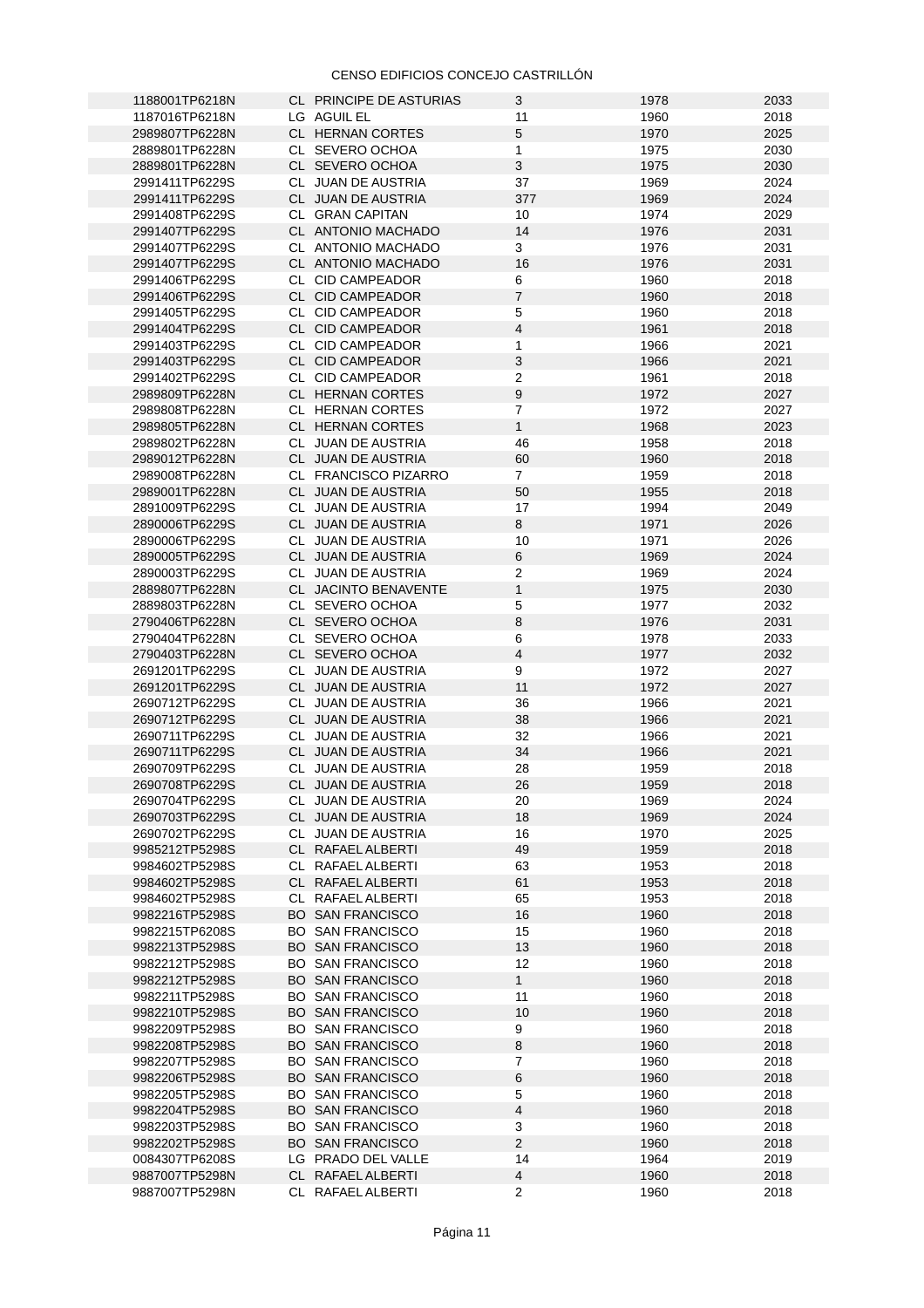| 9887007TP5298N | CL RAFAEL ALBERTI         | 6              | 1960 | 2018 |
|----------------|---------------------------|----------------|------|------|
| 9887006TP5298N | CL RAFAEL ALBERTI         | 10             | 1960 | 2018 |
| 9887006TP5298N | CL RAFAEL ALBERTI         | 8              | 1960 | 2018 |
| 9887006TP5298N | CL RAFAEL ALBERTI         | 12             | 1960 | 2018 |
|                |                           |                |      |      |
| 9887005TP5298N | CL RAFAEL ALBERTI         | 16             | 1960 | 2018 |
| 9887005TP5298N | CL RAFAEL ALBERTI         | 14             | 1960 | 2018 |
| 9887005TP5298N | CL RAFAEL ALBERTI         | 18             | 1960 | 2018 |
|                |                           | 22             | 1957 |      |
| 9887004TP5298N | CL RAFAEL ALBERTI         |                |      | 2018 |
| 9887004TP5298N | CL RAFAEL ALBERTI         | 20             | 1957 | 2018 |
| 9887004TP5298N | CL RAFAEL ALBERTI         | 24             | 1957 | 2018 |
| 9887003TP5298N | CL RAFAEL ALBERTI         | 28             | 1957 | 2018 |
|                |                           |                |      |      |
| 9887003TP5298N | CL RAFAEL ALBERTI         | 26             | 1957 | 2018 |
| 9887003TP5298N | CL RAFAEL ALBERTI         | 30             | 1957 | 2018 |
| 9887002TP5298N | CL RAFAEL ALBERTI         | 34             | 1957 | 2018 |
|                |                           | 32             | 1957 | 2018 |
| 9887002TP5298N | CL RAFAEL ALBERTI         |                |      |      |
| 9887002TP5298N | CL RAFAEL ALBERTI         | 36             | 1957 | 2018 |
| 9885517TP5298N | AV RIO DEL                | 76             | 1958 | 2018 |
| 9885517TP5298N | AV RIO DEL                | 74             | 1958 | 2018 |
|                |                           |                |      |      |
| 9885517TP5298N | AV RIO DEL                | 78             | 1958 | 2018 |
| 9885516TP5298N | AV RIO DEL                | 82             | 1958 | 2018 |
| 9885516TP5298N | AV RIO DEL                | 80             | 1958 | 2018 |
| 9885516TP5298N | AV RIO DEL                | 84             | 1958 | 2018 |
|                |                           |                |      |      |
| 9974015TP5297S | AV EYSINES                | 34             | 1900 | 2018 |
| 9474008TP5297S | AV GALICIA                | 12             | 1992 | 2047 |
| 9474008TP5297S | AV GALICIA                | 14             | 1992 | 2047 |
|                |                           |                |      |      |
| 0076007TP5297N | CL LIBERTAD LA            | 4              | 1980 | 2035 |
| 9978016TP5297N | CL LIBERTAD LA            | 21             | 1970 | 2025 |
| 9978014TP5297N | CL PRIMERO DE MAYO        | 1              | 1967 | 2022 |
|                |                           | 3              |      |      |
| 9978013TP5297N | CL PRIMERO DE MAYO        |                | 1966 | 2021 |
| 9978012TP5297N | CL PRIMERO DE MAYO        | 5              | 1967 | 2022 |
| 9978011TP5297N | CL LIBERTAD LA            | 19             | 1969 | 2024 |
| 9978006TP5297N | CL FAVILA                 | $\overline{2}$ | 1977 | 2032 |
|                |                           |                |      |      |
| 9978001TP5297N | AV ALCALDE JOSE FERNANDIN | 22             | 1966 | 2021 |
| 9474004TP5297S | CL GIJON                  | 3              | 1980 | 2035 |
| 9474003TP5297S | CL GIJON                  | $\mathbf{1}$   | 1980 | 2035 |
|                |                           |                |      |      |
| 9375807TP5297S | CL GIJON                  | 22             | 1980 | 2035 |
| 9373009TP5297S | AV GALICIA                | 29             | 1977 | 2032 |
| 0076012TP6207N | CL FRUELA                 | 13             | 1974 | 2029 |
| 0076008TP5297N | CL LIBERTAD LA            | $\,6$          | 1969 | 2024 |
|                |                           |                |      |      |
| 0075202TP6207N | CL FRUELA                 | 4              | 1965 | 2020 |
| 0074002TP6207S | AV PRINCIPAL              | 5              | 1974 | 2029 |
| 0074002TP6207S | AV PRINCIPAL              | 3              | 1974 | 2029 |
| 9976116TP5297N | PZ CONSTITUCION,LA        | $\overline{2}$ | 1965 | 2020 |
|                |                           |                |      |      |
| 9976115TP5297N | PZ CONSTITUCION,LA        | 4              | 1965 | 2020 |
| 9976110TP5297N | AV ALCALDE JOSE FERNANDIN | 16             | 1974 | 2029 |
| 9976107TP5297N | CL PRIMERO DE MAYO        | $\overline{2}$ | 1981 | 2036 |
|                |                           |                |      |      |
| 9976106TP5297N | CL PRIMERO DE MAYO        | $\overline{4}$ | 1975 | 2030 |
| 9976104TP5297N | CL LIBERTAD LA            | 15             | 1972 | 2027 |
| 9976103TP5297N | CL LIBERTAD LA            | 5              | 1968 | 2023 |
| 9976103TP5297N | CL LIBERTAD LA            | $\overline{7}$ | 1968 | 2023 |
|                |                           |                |      |      |
| 9976103TP5297N | CL LIBERTAD LA            | 9              | 1968 | 2023 |
| 9976103TP5297N | CL LIBERTAD LA            | 11             | 1968 | 2023 |
| 9976102TP5297N | CL LIBERTAD LA            | $\mathbf{3}$   | 1968 | 2023 |
| 9975713TP5297S | AV EYSINES                | $11\,$         | 1966 | 2021 |
|                |                           |                |      |      |
| 9975707TP5297N | CL PABLO IGLESIAS         | 12             | 1987 | 2042 |
| 9975705TP5297N | AV ALCALDE JOSE FERNANDIN | 9              | 1973 | 2028 |
| 9975703TP5297N | AV ALCALDE JOSE FERNANDIN | 5              | 1974 | 2029 |
|                |                           |                |      |      |
| 9975313TP5297N | AV ALCALDE JOSE FERNANDIN | 4              | 1981 | 2036 |
| 9975313TP5297N | AV ALCALDE JOSE FERNANDIN | 6              | 1981 | 2036 |
| 9975303TP5297N | CL FRUELA                 | 1              | 1972 | 2027 |
| 9974021TP5297S | AV PRINCIPAL              | $\overline{4}$ | 1980 | 2035 |
|                |                           |                |      |      |
| 9877009TP5297N | CL CASTILLO DE GAUZON     | 6              | 1975 | 2030 |
| 9877009TP5297N | CL CASTILLO DE GAUZON     | 12             | 1975 | 2030 |
| 9877009TP5297N | CL CASTILLO DE GAUZON     | 8              | 1975 | 2030 |
| 9877009TP5297N | CL CASTILLO DE GAUZON     | 10             | 1975 | 2030 |
|                |                           |                |      |      |
| 9877008TP5297N | CL NALON                  | 3              | 1981 | 2036 |
| 9877008TP5297N | CL NALON                  | 5              | 1981 | 2036 |
| 9877008TP5297N | CL CASTILLO DE GAUZON     | 14             | 1981 | 2036 |
|                |                           |                |      |      |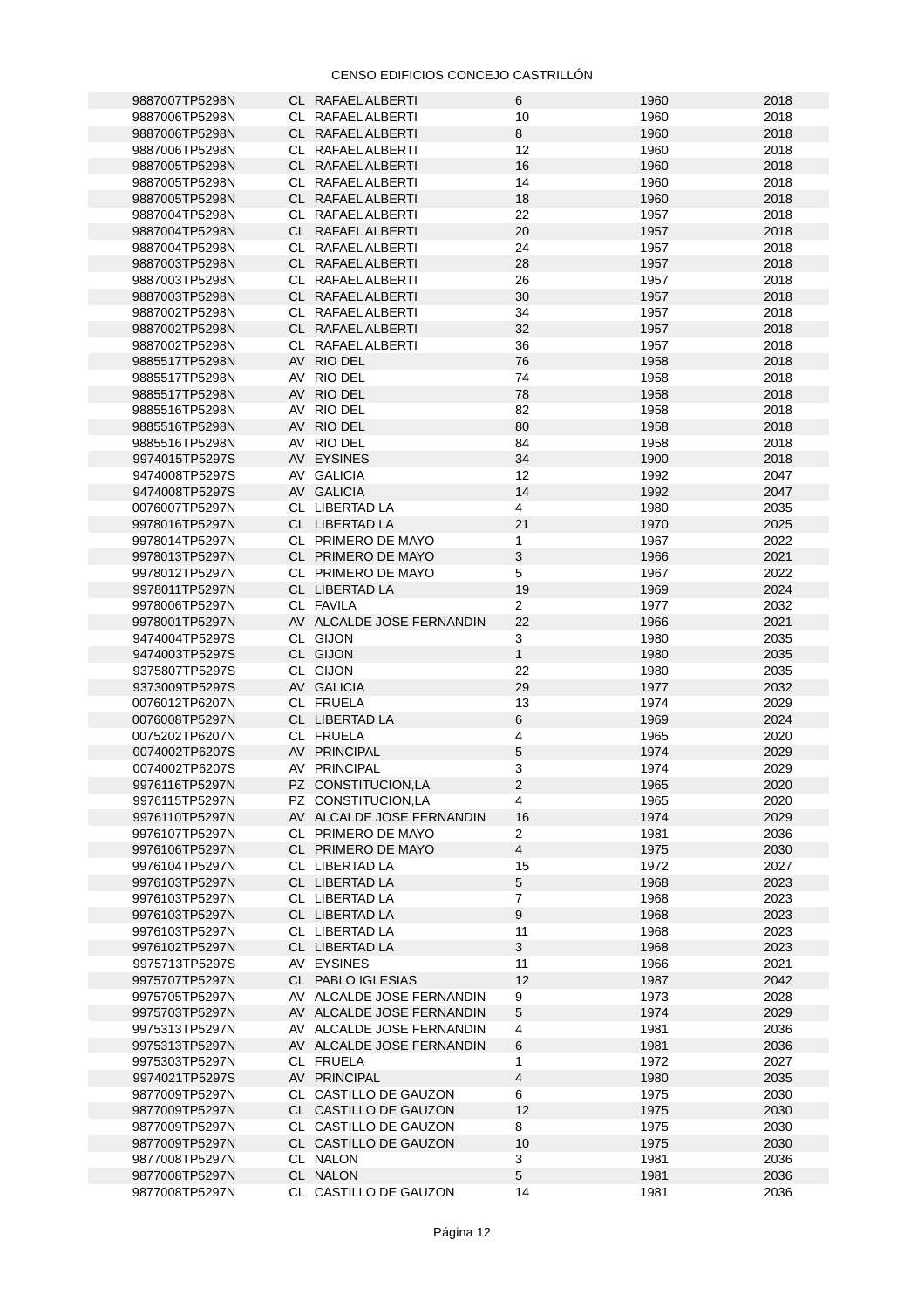| 9877007TP5297N | CL NALON                  | $\mathbf{1}$   | 1969 | 2024 |
|----------------|---------------------------|----------------|------|------|
| 9877004TP5297N | AV ALCALDE JOSE FERNANDIN | 25             | 1969 | 2024 |
|                |                           |                |      |      |
| 9877003TP5297N | AV ALCALDE JOSE FERNANDIN | 3              | 1974 | 2029 |
| 9877002TP5297N | AV ALCALDE JOSE FERNANDIN | 21             | 1972 | 2027 |
| 9877001TP5297N | AV ALCALDE JOSE FERNANDIN | 19             | 1974 | 2029 |
|                |                           |                |      |      |
| 9877001TP5297N | CL RAMIRO I               | $\overline{2}$ | 1974 | 2029 |
| 9876609TP5297N | CL PABLO IGLESIAS         | 9              | 1986 | 2041 |
|                |                           |                |      |      |
| 9876609TP5297N | CL PABLO IGLESIAS         | 11             | 1986 | 2041 |
| 9876609TP5297N | CL PABLO IGLESIAS         | 13             | 1986 | 2041 |
| 9876605TP5297N | CL RAMIRO I               | 3              | 1971 | 2026 |
|                |                           |                |      |      |
| 9876605TP5297N | CL RAMIRO I               | 5              | 1971 | 2026 |
| 9876605TP5297N | CL RAMIRO I               | $\overline{7}$ | 1971 | 2026 |
| 9876605TP5297N | CL RAMIRO I               | 9              | 1971 | 2026 |
|                |                           |                |      |      |
| 9875011TP5297S | AV EYSINES                | $\overline{7}$ | 1939 | 2018 |
| 9779601TP5297N | CL PUENTIN EL             | $\overline{2}$ | 1989 | 2044 |
|                |                           | $\overline{4}$ | 1989 | 2044 |
| 9779601TP5297N | CL PUENTIN EL             |                |      |      |
| 9779601TP5297N | CL PUENTIN EL             | 6              | 1989 | 2044 |
| 9776007TP5297N | CL RAMIRO I               | 14             | 1961 | 2018 |
|                |                           |                |      |      |
| 9776002TP5297N | CL ACEBO EL               | 3              | 1978 | 2033 |
| 9677501TP5297N | CL REY PELAYO             | 6              | 1991 | 2046 |
| 9677501TP5297N | CL REY PELAYO             | 8              | 1991 | 2046 |
|                |                           |                |      |      |
| 9676002TP5297N | CL VALLIN EL              | 30             | 1946 | 2018 |
| 9674003TP5297S | AV GALICIA                | 3              | 1976 | 2031 |
| 9674003TP5297S | AV GALICIA                | 5              | 1976 | 2031 |
|                |                           |                |      |      |
| 9674003TP5297S | AV GALICIA                | $\overline{7}$ | 1976 | 2031 |
| 9674001TP5297S | AV GALICIA                | $\mathbf 1$    | 1972 | 2027 |
|                |                           |                |      |      |
| 9674001TP5297S | TR FERROTA                | $\overline{2}$ | 1972 | 2027 |
| 9674001TP5297S | TR FERROTA                | 4              | 1972 | 2027 |
| 9475016TP5297N | CL NUBERU                 | 17             | 1955 | 2018 |
|                |                           |                |      |      |
| 9475016TP5297N | CL NUBERU                 | 15             | 1955 | 2018 |
| 9475016TP5297N | CL NUBERU                 | 13             | 1955 | 2018 |
|                |                           |                |      |      |
| 9475002TP5297N | CL GIJON                  | 12             | 1957 | 2018 |
| 9474017TP5297S | CL GIJON                  | 21             | 1982 | 2037 |
| 9474017TP5297S | CL GIJON                  | 24             | 1982 | 2037 |
|                |                           |                |      |      |
| 9474015TP5297S | CL GIJON                  | 17             | 1977 | 2032 |
| 9474014TP5297S | CL GIJON                  | 15             | 1979 | 2034 |
| 9474013TP5297S | CL GIJON                  | 13             | 1976 | 2031 |
| 9474013TP5297S | CL GIJON                  | 11             | 1976 | 2031 |
|                |                           |                |      |      |
| 9474013TP5297S | CL GIJON                  | 9              | 1976 | 2031 |
| D00700100TP62C | AL CANGUETA LA            | $\mathbf 1$    | 1959 | 2018 |
| I00100400TP52F | CS BANDA LA               | $\overline{4}$ | 1930 | 2018 |
|                |                           |                |      |      |
| F02005500TP52F | LG VALBONIEL              | 46             | 1900 | 2018 |
| F02002800TP52F | LG VALBONIEL              | 59             | 1880 | 2018 |
| C05800200TP62G | AV VEGONA LA              | 13             | 1960 | 2018 |
|                |                           |                |      |      |
| F01401000TP62G | LG PADRE                  | 10             | 1869 | 2018 |
| B01602100TP52H | LG SAN ADRIANO            | 21             | 1912 | 2018 |
| F01000700TP62G | AL GARABIZA               | $\overline{7}$ | 1959 | 2018 |
|                |                           |                |      |      |
| B01400900TP52F | CS PUMEO                  | 9              | 1978 | 2033 |
| F00400700TP62G | AL CARCEDO                | $\overline{7}$ | 1993 | 2048 |
|                |                           | 97             |      | 2019 |
| B01000400TP52H | CS CENSO EL               |                | 1964 |      |
| G01400100TP62E | CM VENTOSA LA             | $\mathbf{1}$   | 1885 | 2018 |
| D02300100TP52D | CS RASALA                 | $\mathbf{1}$   | 1885 | 2018 |
|                |                           |                |      |      |
| F02314600TP52F | LG VEGARROZADAS           | 103            | 1964 | 2019 |
| D01002600TP52D | LG CUADRO EL              | 26             | 1900 | 2018 |
| D00903000TP62C | AV CAMPO EL-CRUZ ILLAS    | 30             | 1962 | 2018 |
|                |                           |                |      |      |
| D00900400TP62C | AV GRADO-CRUZ ILLAS       | 4              | 1956 | 2018 |
| 1582101TP6218S | CL PICO URRIELLU          | $\overline{4}$ | 1991 | 2046 |
|                |                           |                |      | 2046 |
| 1582101TP6218S | CL PICO URRIELLU          | 6              | 1991 |      |
| 1582101TP6218S | CL PICO URRIELLU          | 8              | 1991 | 2046 |
| 1582101TP6218S | CL PICO URRIELLU          | 10             | 1991 | 2046 |
|                |                           |                |      |      |
| 1582101TP6218S | CL PICO URRIELLU          | 12             | 1991 | 2046 |
| 1582101TP6218S | CL PICO URRIELLU          | 14             | 1991 | 2046 |
| 1582101TP6218S | CL PICO URRIELLU          | 16             | 1991 | 2046 |
| 1582101TP6218S | CL PICO URRIELLU          | 18             | 1991 | 2046 |
|                |                           |                |      |      |
| 1582101TP6218S | CL PICO URRIELLU          | 20             | 1991 | 2046 |
| 1582101TP6218S | CL PICO URRIELLU          | 22             | 1991 | 2046 |
| 1582101TP6218S | CL PICO URRIELLU          | 24             | 1991 | 2046 |
|                | CL PICO URRIELLU          |                |      |      |
| 1582101TP6218S |                           | 26             | 1991 | 2046 |